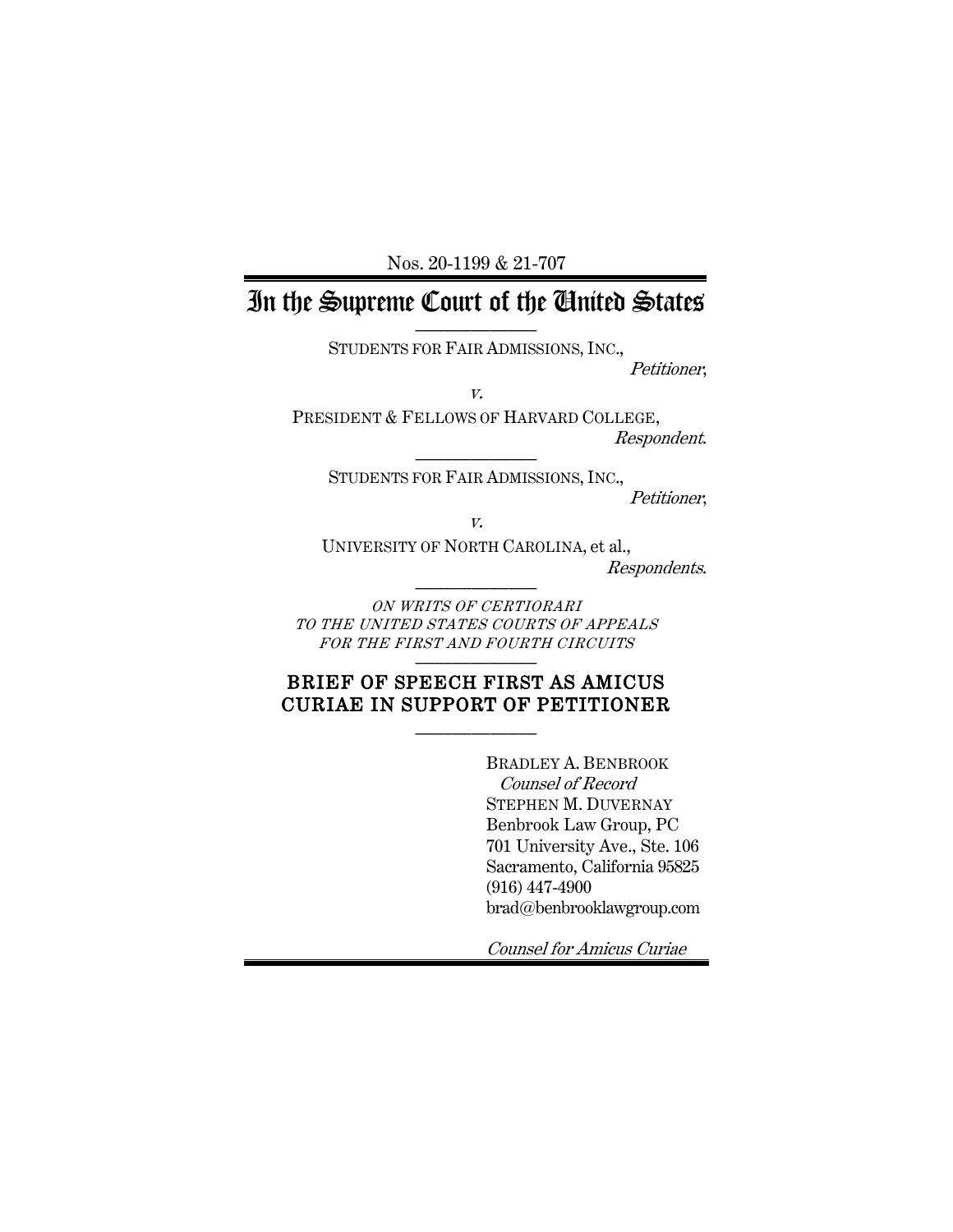# TABLE OF CONTENTS

| INTEREST OF AMICUS CURIAE  1                                                                                                                                                                                               |
|----------------------------------------------------------------------------------------------------------------------------------------------------------------------------------------------------------------------------|
|                                                                                                                                                                                                                            |
|                                                                                                                                                                                                                            |
| I. Grutter Should Be Overruled Because Its<br>Diversity Rationale Does Not Vindicate First<br>Amendment Principles As Presumed - Rather, It                                                                                |
| A. Justice Powell Adopted Harvard's Argument<br>That A Diverse Student Body Promoted A                                                                                                                                     |
| B. Five Justices In <i>Grutter</i> Accepted Justice<br>Powell's First Amendment Academic Freedom                                                                                                                           |
| C. The Diversity Rationale Conflicts With<br>Basic First Amendment Doctrine In Multiple                                                                                                                                    |
| D. These Cases Offer An Ideal Opportunity To<br>Overrule Grutter On The Diversity Rationale 14                                                                                                                             |
| II. Contrary To The Theory Of Bakke And Grutter,<br>College Campuses Have Systematically Suppressed<br>Freedom Of Thought And Speech In The Name Of                                                                        |
| A. Far From Promoting A Robust Exchange Of<br>Ideas, Universities Cultivate Campus<br><b>Environments That Pressure Students And</b><br>Faculty To Conform To Governing Orthodoxy,<br>Particularly On Matters Of Race.  17 |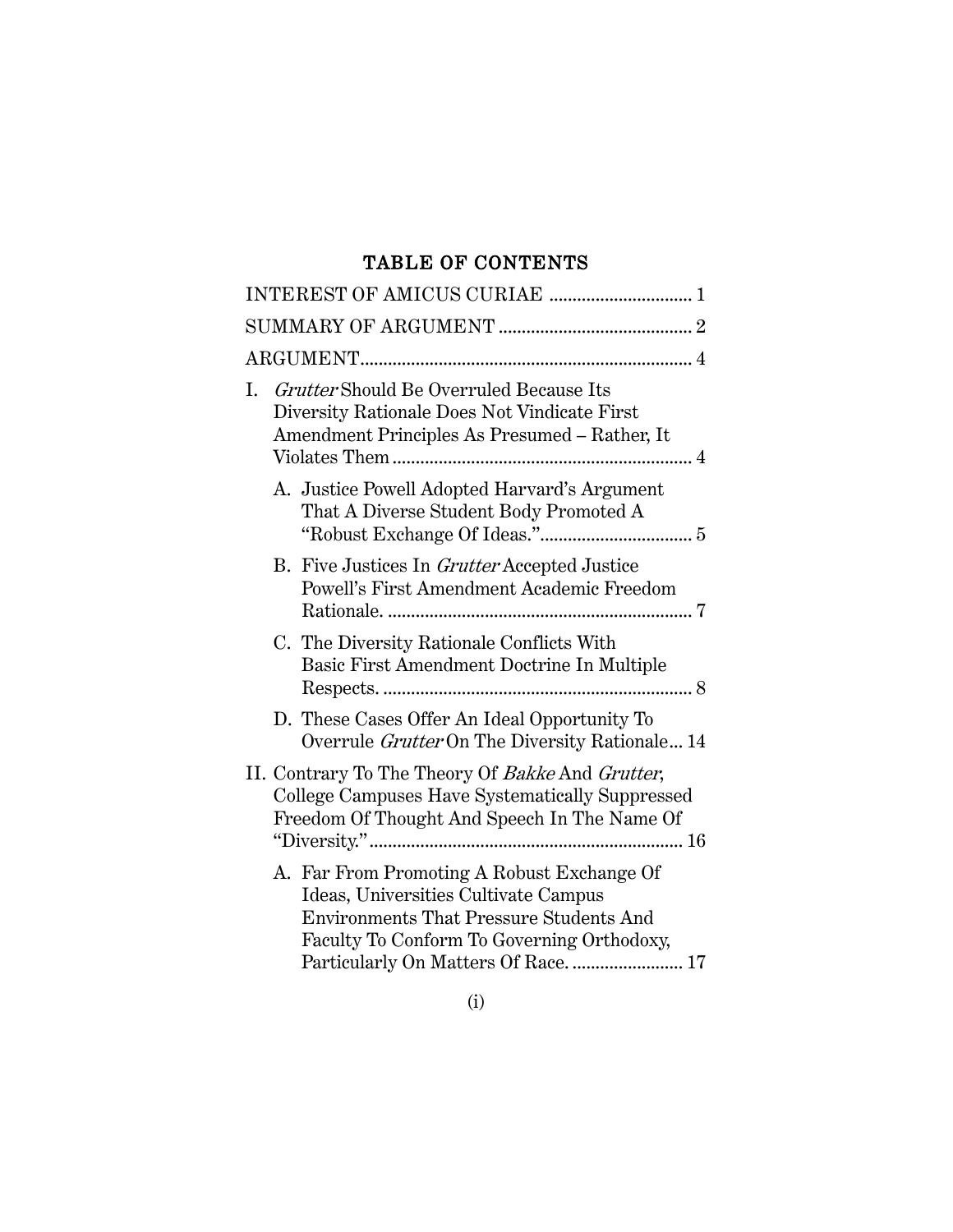| 1. Prominent Harvard Insiders Are Speaking<br>Out Against The Orthodoxy Of Thought Being<br>Imposed In The Name Of "Diversity." 19                                  |
|---------------------------------------------------------------------------------------------------------------------------------------------------------------------|
| 2. Survey Data Show That College Students<br>Censor Themselves Rather Than Dissent<br>From Orthodoxy And That Increasing<br>Numbers Of Students Will Participate In |
| 3. High-Profile Examples Demonstrate How The<br>Diversity Orthodoxy Is Enforced 26                                                                                  |
| B. Many Universities Enforce Conformity Of                                                                                                                          |
| 33                                                                                                                                                                  |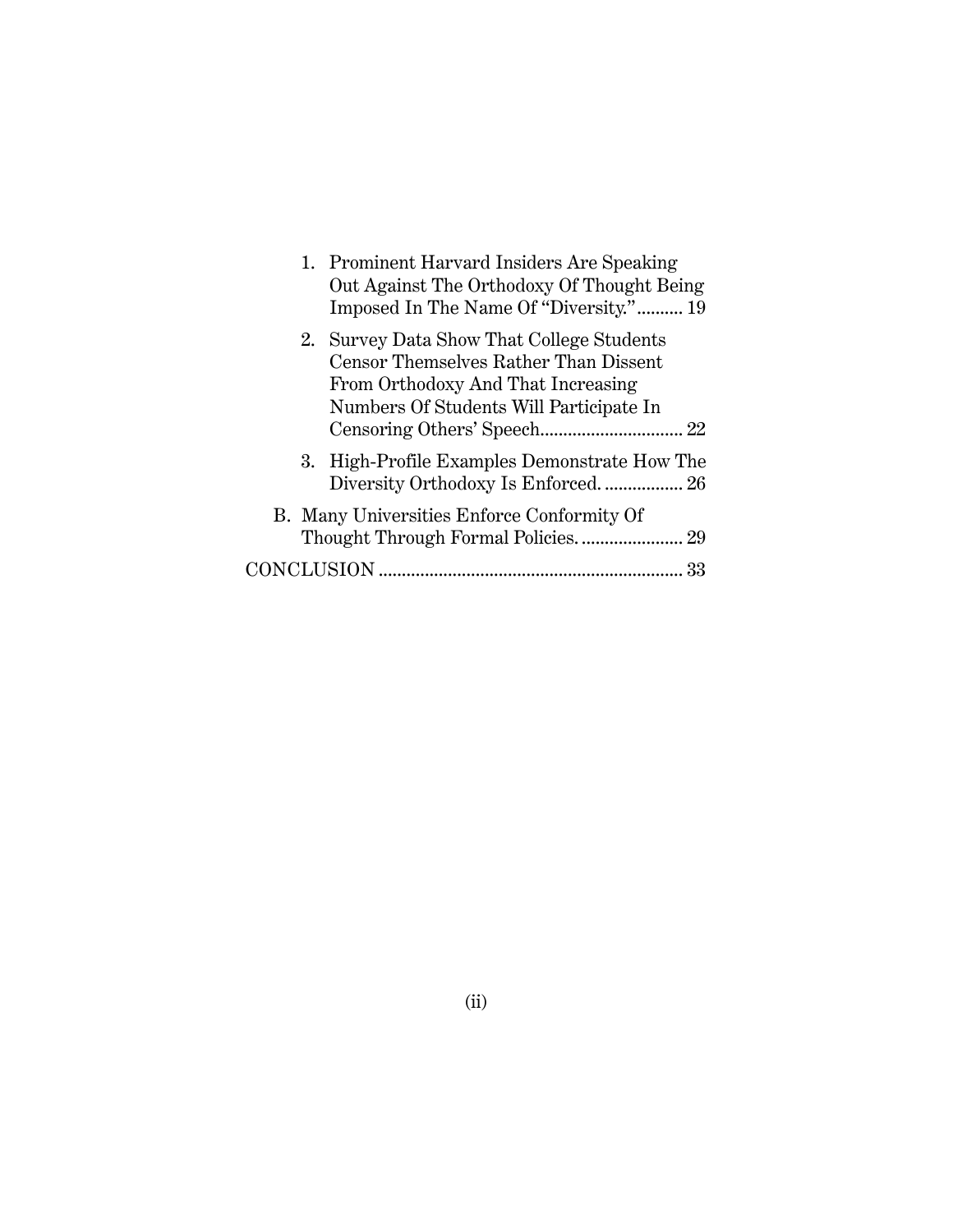# TABLE OF AUTHORITIES

## Cases

| Abood v. Detroit Bd. Of Ed.,               |
|--------------------------------------------|
|                                            |
| Bair v. Shippensburg Univ.,                |
| 280 F. Supp. 2d 357 (M.D. Pa. 2003) 29-30  |
| Bob Jones Univ. v. United States,          |
|                                            |
| Connally v. Gen. Constr. Co.,              |
|                                            |
| DeFunis v. Odegaard,                       |
|                                            |
| Doe v. Univ. of Michigan,                  |
|                                            |
| Fisher v. University of Texas at Austin,   |
|                                            |
| Gillette v. United States,                 |
|                                            |
| Grutter v. Bollinger,                      |
|                                            |
| Janus v. AFSCME, Council 31,               |
|                                            |
| Keyishian v. Bd. of Regents,               |
|                                            |
| Police Dep't of City of Chicago v. Mosley, |
|                                            |
| Regents of Univ. of Cal. v. Bakke,         |
|                                            |
| Roberts v. U.S. Jaycees,                   |
|                                            |
|                                            |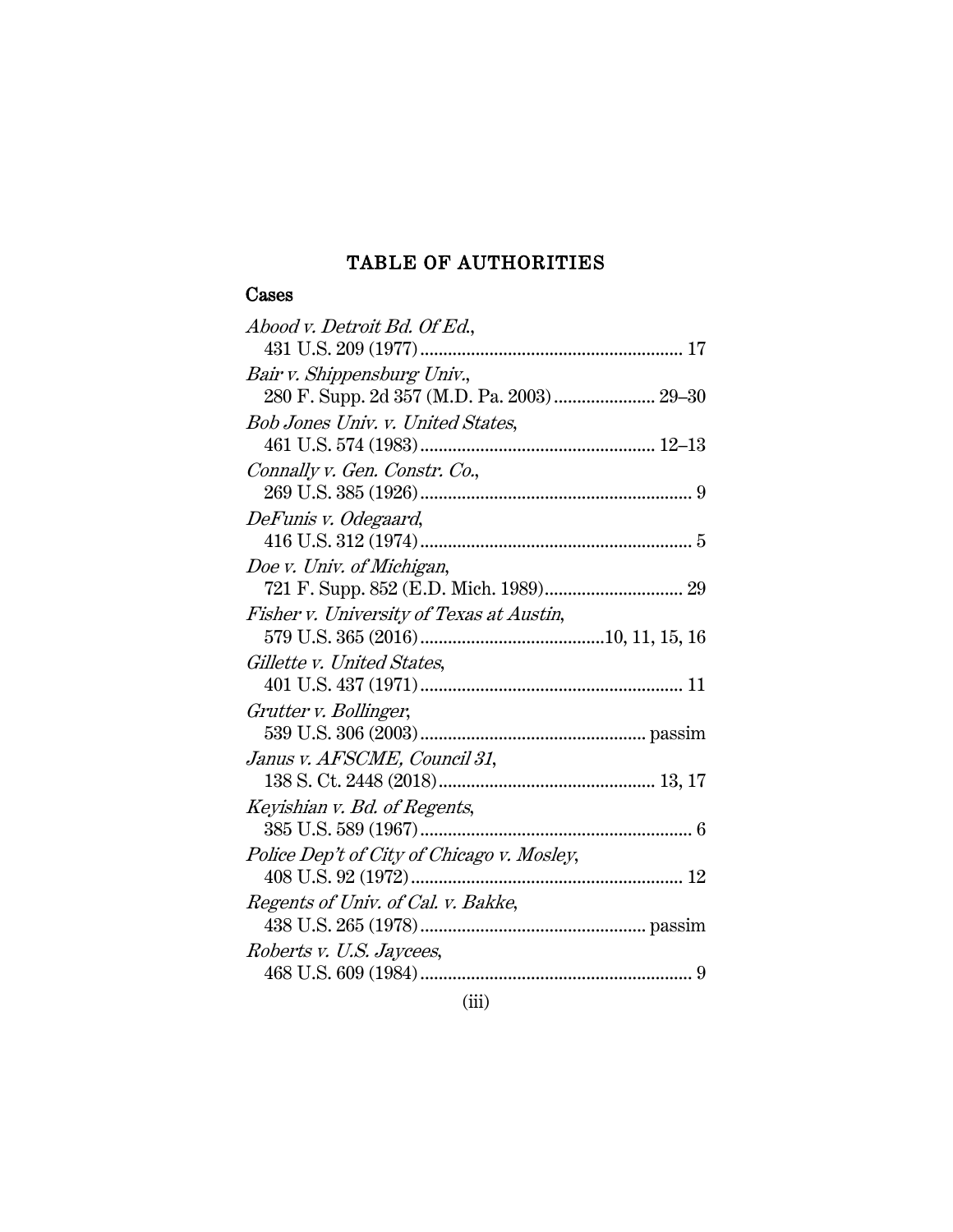| Runyon v. McCrary,                                |
|---------------------------------------------------|
| 12                                                |
| Speech First, Inc. v. Cartwright, F.4th _, 2022   |
| WL 1301853 (11th Cir. 2022) 1, 18, 21, 29         |
| Speech First, Inc. v. Killeen,                    |
|                                                   |
| Speech First, Inc. v. Schlissel,                  |
|                                                   |
| Speech First, Inc., v. Fenves,                    |
|                                                   |
| Sweezy v. New Hampshire,                          |
|                                                   |
| Univ. of Cincinnati Chapter of Young Ams. for     |
| Liberty v. Williams, No. 1:12-cv-155, 2012 WL     |
| 2160969 (S.D. Ohio June 12, 2012)  32-33          |
| UWM Post, Inc. v. Bd. of Regents of Univ. of Wis. |
|                                                   |
| Uzuegbunam v. Preczewski,                         |
|                                                   |
| Wisconsin v. Yoder,                               |
|                                                   |

## Other Authorities

| Bollinger, 103 Colum. L. Rev. 1589 (2003) 7-8     |
|---------------------------------------------------|
|                                                   |
| Princeton Alumni Weekly 7 (Sept. 26, 1977)  9, 10 |
|                                                   |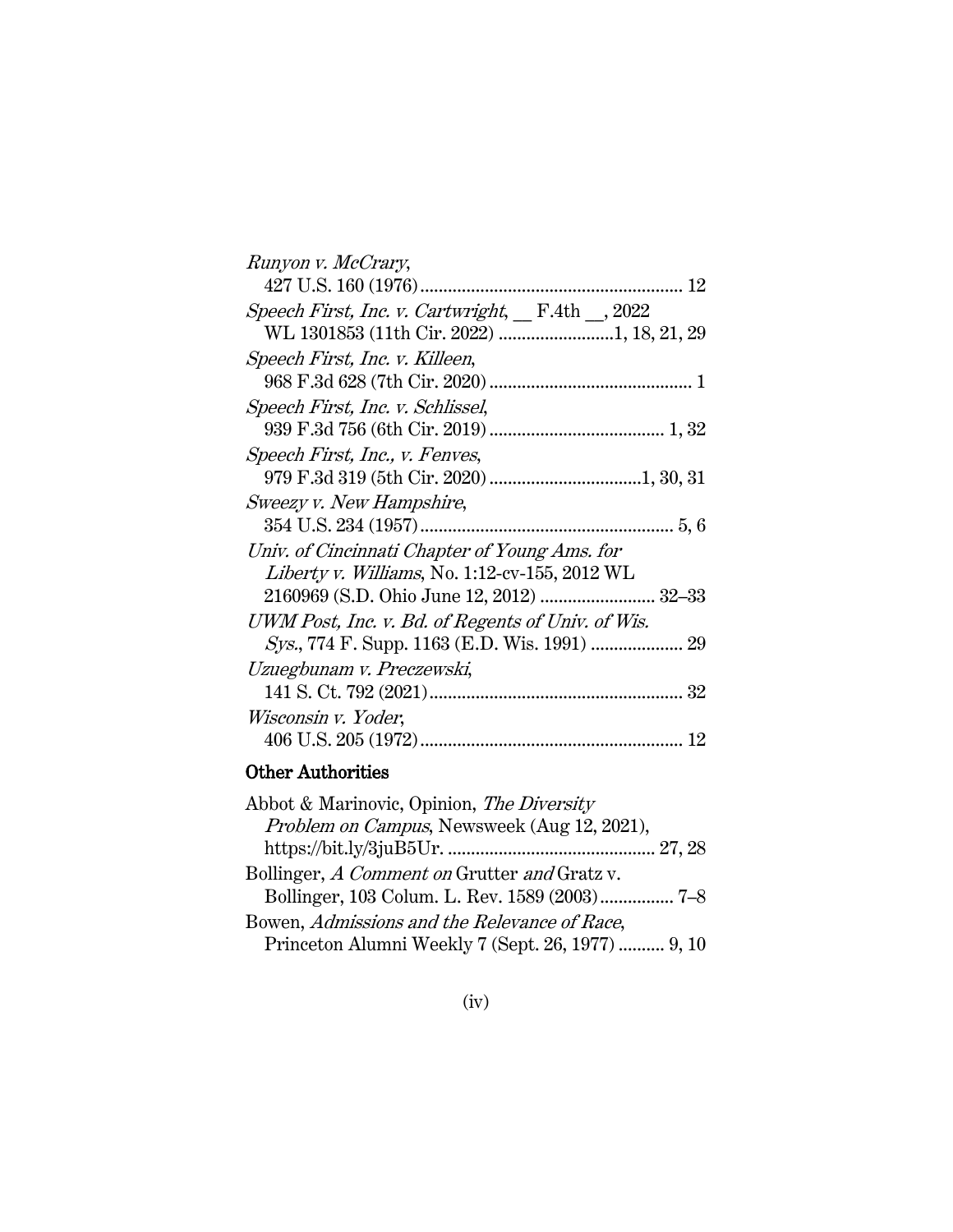| Br. of Columbia Univ., et al. as Amici Curiae,         |
|--------------------------------------------------------|
| Regents of Univ. of Cal. v. Bakke, No. 76-811          |
| (June 7, 1977)                                         |
| College Pulse, et al., 2020 College Free Speech        |
| Rankings: What's the Climate for Free Speech           |
| on America's College Campuses?,                        |
|                                                        |
| College Pulse, et al., 2021 College Free Speech        |
| Rankings: What's the Climate for Free Speech           |
| on America's College Campuses?,                        |
| https://reports.collegepulse.com/college-free-         |
|                                                        |
| Conversations with Bill Kristol, Larry Summers II      |
|                                                        |
| Duehren, Summers Decries 'Creeping'                    |
| Totalitarianism' at Colleges, Harvard Crimson          |
|                                                        |
| Ferguson, I'm Helping To Start A New College           |
| Because Higher Ed Is Broken, Bloomberg                 |
| Opinion (Nov. 8, 2021), https://bloom.bg/3jua4Av.20-21 |
| FIRE, Bias Response Team Report 2017,                  |
|                                                        |
| Foundation for Individual Rights in Education          |
| (FIRE), Free Speech Zones,                             |
| https://www.thefire.org/issues/free-speech-            |
| 32                                                     |
| Foundation for Individual Rights in Education          |
| (FIRE), Spotlight on Speech Codes 2019                 |
|                                                        |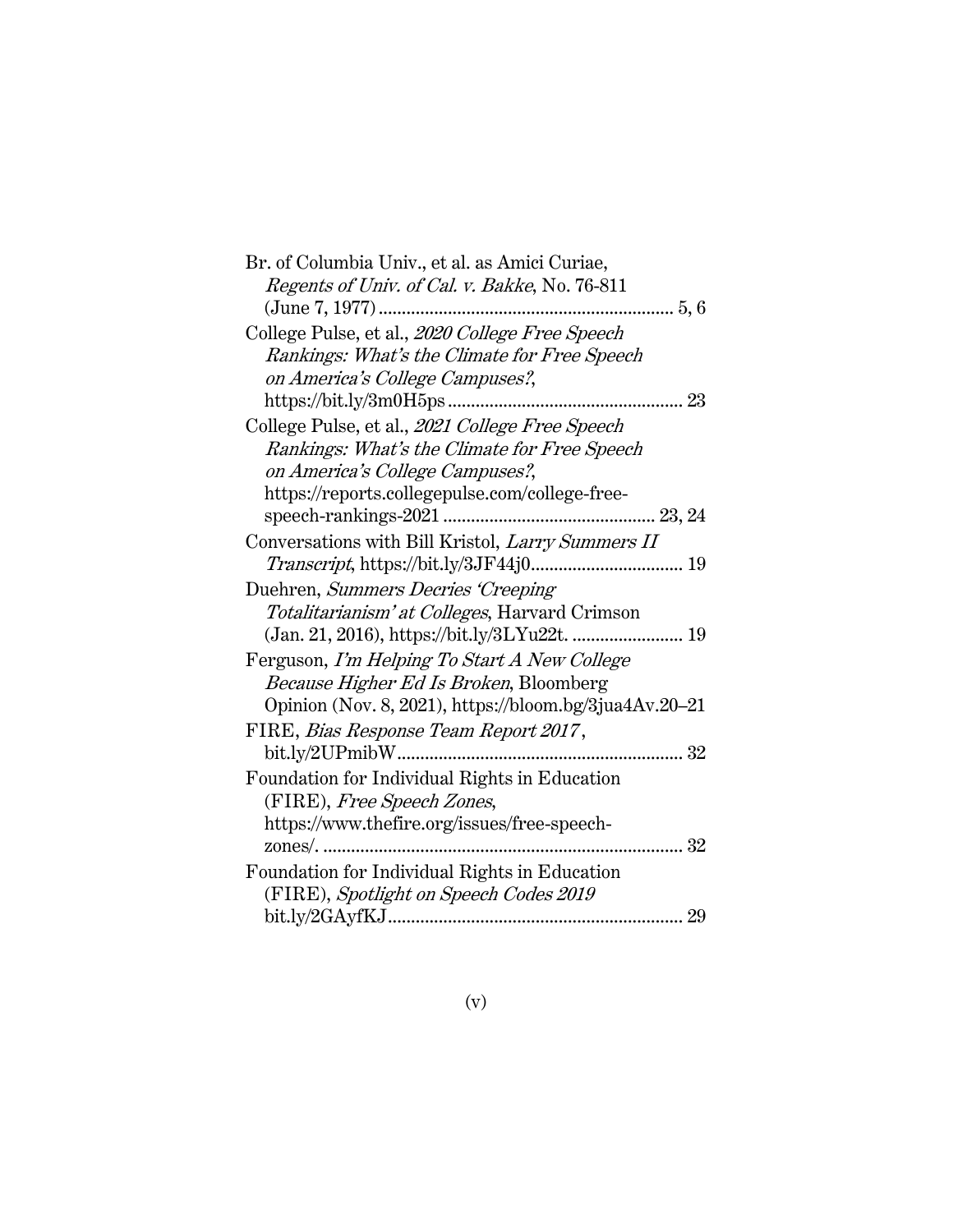| Foundation for Individual Rights in Education,          |
|---------------------------------------------------------|
| Spotlight on Speech Codes 2020                          |
|                                                         |
| Georgetown Univ. Faculty Handbook, Pol'y on             |
| <i>Speech and Expression</i> (approved June 8, 2017) 28 |
| Hoffman, Summers Tells Sun He Worries                   |
| <i>Economic Policy Being Driven by 'Sentiment,'</i>     |
| <i>Politics'</i> , N.Y. Sun (March 4, 2022),            |
|                                                         |
| Kanelos, We Can't Wait for Universities to Fix          |
| Themselves. So We're Starting a New One,                |
| Common Sense (Nov. 8, 2021),                            |
| 22                                                      |
| Kay, University Sued Over Constitutionality of          |
| Bias Response Team, Michigan Daily (May 8,              |
| 31                                                      |
| Knight Foundation, College Students Support the         |
| First Amendment, but Some Favor Diversity               |
| and Inclusion Over Protecting the Extremes of           |
| <i>Free Speech</i> (May 13, 2019), kng.ht/31Qsz8w 23    |
| Knight Foundation, The First Amendment on               |
| Campus 2020 Report: College Students' Views of          |
|                                                         |
| Mac Donald, The Diversity Delusion (2018) 18            |
| Martínez, Universalizing the life of the mind, The      |
| Pull Request (Dec. 8, 2021,                             |
|                                                         |
| Mass. Inst. of Tech., Policies & Procedures § 9.1  28   |
| McCormack, Race & Politics in the Supreme               |
| Court: Bakke to Basics,                                 |
|                                                         |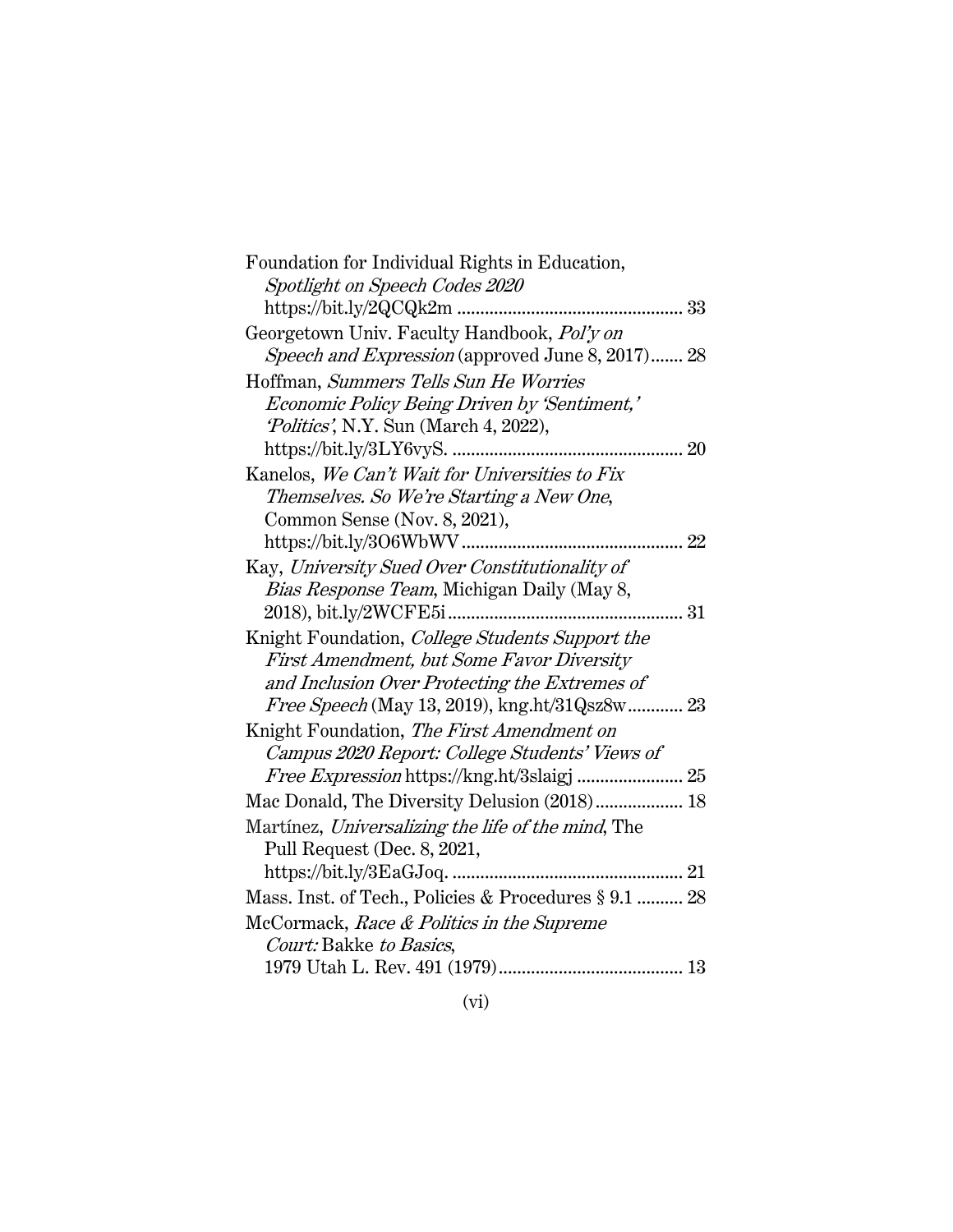| Miller & Lapin, Georgetown Law professor caught       |
|-------------------------------------------------------|
| complaining about black students on Zoom:             |
|                                                       |
| Mishkin, The Uses of Ambivalence: Reflections on      |
| the Supreme Court and the Constitutionality of        |
| Affirmative Action, 131 U. Pa. L. Rev. 907 (1983)  13 |
| Mounk, Why the Latest Campus Cancellation Is          |
| Different, The Atlantic (Oct. 10, 2021),              |
|                                                       |
| Oppenheimer, Archibald Cox and the Diversity          |
| Rationale for Affirmative Action, 25 Va. J. Soc.      |
|                                                       |
| Powell, M.I.T.'s Choice of Lecturer Ignited           |
| Criticism. So Did Its Decision to Cancel., N.Y.       |
| Times (Oct. 20, 2021), https://nyti.ms/3uxxI5x 27     |
| Sacks & Thiel, The Diversity Myth (1995); Wood,       |
| Diversity, The Invention of a Concept (2003) 17, 29   |
| Schuck, Affirmative Action: Past, Present, and        |
|                                                       |
| Shibley, One Georgetown Law professor fired, one      |
| resigns after conversation about black students'      |
| academic performance accidentally recorded,           |
| FIRE (March 18, 2021), https://bit.ly/3O5SiBL 27      |
| Sibarium, Hundreds of Yale Law Students Disrupt       |
| Bipartisan Free Speech Event, Wash. Free              |
|                                                       |
| Snyder & Khalid, The Rise of "Bias Response           |
| Teams" on Campus, The New Republic (Mar. 30,          |
|                                                       |
| Speech First, Free Speech in the Crosshairs: Bias     |
| Reporting on College Campuses (2022) 30, 31, 32       |
|                                                       |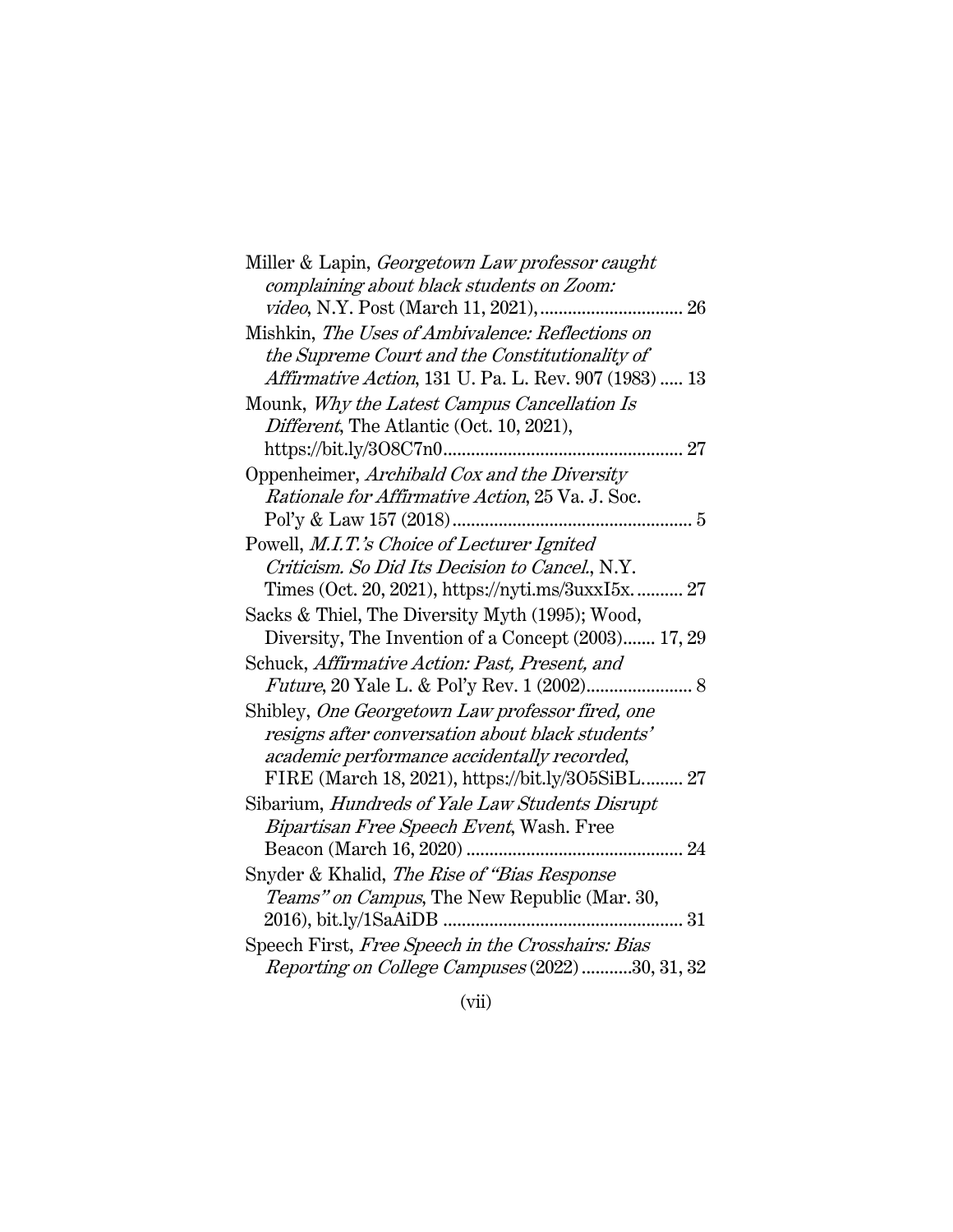| Stiksma, Understanding the Campus Expression       |    |
|----------------------------------------------------|----|
| Climate: Fall 2019, Heterodox Academy 2020,        |    |
| $24 - 25$                                          |    |
| Stiksma, Understanding the Campus Expression       |    |
| Climate: Fall 2020, Heterodox Academy 2021,        |    |
|                                                    | 25 |
| Thiessen, Opinion, Free speech gets tossed at Yale |    |
| Law School, Wash. Post (March 24, 2022)            | 24 |
| Treanor, A Message to the Georgetown Law           |    |
| Community, Georgetown Law (updated March           |    |
|                                                    | 26 |
| Zhou, Stiksma, & Zhou, Understanding the           |    |
| Campus Expression Climate: Fall 2021,              |    |
| Heterodox Academy 2022, https://bit.ly/3rlzhBw 25  |    |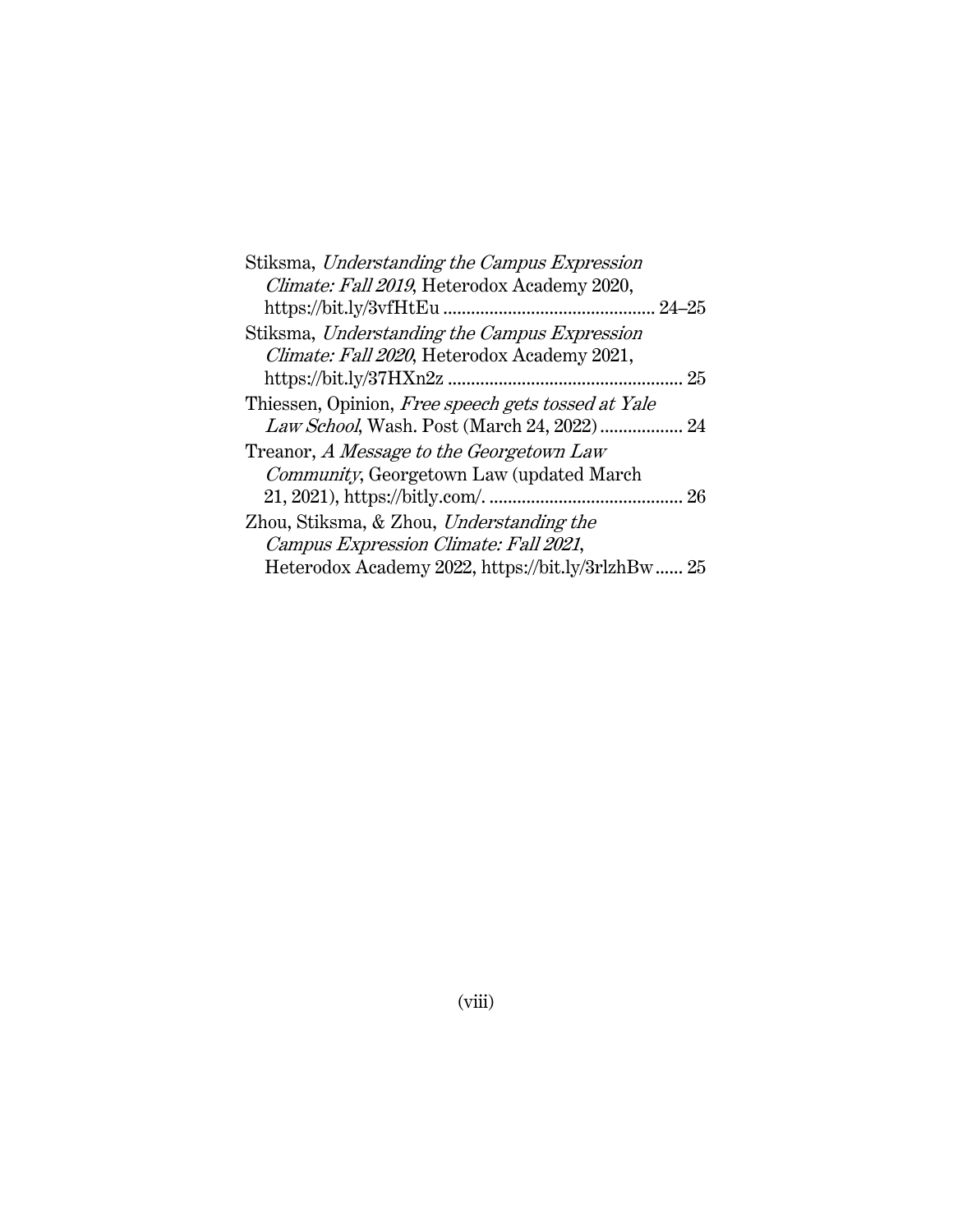## In the Supreme Court of the United States  $\frac{1}{2}$

Nos. 20-1199 & 21-707

STUDENTS FOR FAIR ADMISSIONS, INC.,

v.

Petitioner,

PRESIDENT & FELLOWS OF HARVARD COLLEGE, Respondent.

STUDENTS FOR FAIR ADMISSIONS, INC.,

 $\frac{1}{2}$ 

Petitioner,

v.

UNIVERSITY OF NORTH CAROLINA, et al.,

 $\frac{1}{2}$ 

Respondents.

ON WRITS OF CERTIORARI TO THE UNITED STATES COURTS OF APPEALS FOR THE FIRST AND FOURTH CIRCUITS  $\frac{1}{2}$ 

## BRIEF OF SPEECH FIRST AS AMICUS CURIAE IN SUPPORT OF PETITIONER

 $\mathcal{L}_\text{max}$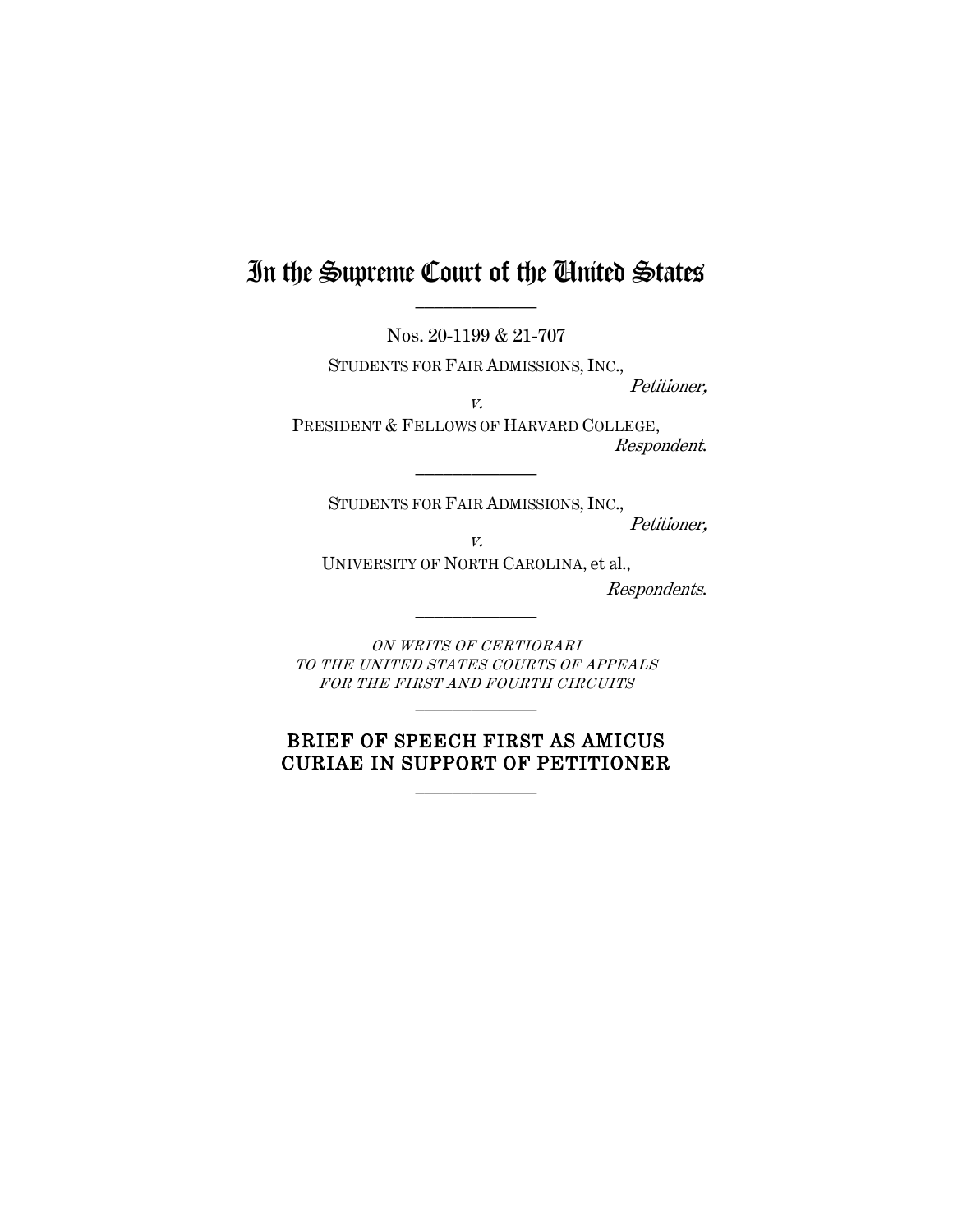#### INTEREST OF AMICUS CURIAE<sup>1</sup>

Speech First is a membership association of students, parents, faculty, alumni, and concerned citizens. Launched in 2018, Speech First is committed to restoring freedom of speech on college campuses through advocacy, education, and litigation. For example, Speech First has challenged speech-chilling policies at the University of Michigan, Speech First, Inc. v. Schlissel, 939 F.3d 756 (6th Cir. 2019); the University of Texas, Speech First, Inc. v. Fenves, 979 F.3d 319 (5th Cir. 2020); the University of Illinois, Speech First, Inc. v. Killeen, 968 F.3d 628 (7th Cir. 2020); and the University of Central Florida, Speech First, Inc. v. Cartwright, \_\_ F.4th \_\_, 2022 WL 1301853 (11th Cir. 2022).

Speech First has a vital interest in the outcome here. Whereas the "diversity" rationale was proposed in Regents of Univ. of Cal. v. Bakke, 438 U.S. 265 (1978) – and embraced by a majority of the Court in *Grutter v. Bol*linger, 539 U.S. 306 (2003) – as a vehicle for promoting the "robust exchange of ideas" on campus, the theory has not matched reality: Campus speech has come under assault in recent decades. The Court should abandon the theory that racial discrimination is worth tolerating in higher education because it supposedly advances First Amendment goals.

<sup>1.</sup> All parties consented to the filing of this brief. No counsel for a party authored any part of this brief. And no one other than the amicus or its members or counsel financed the brief's preparation or submission.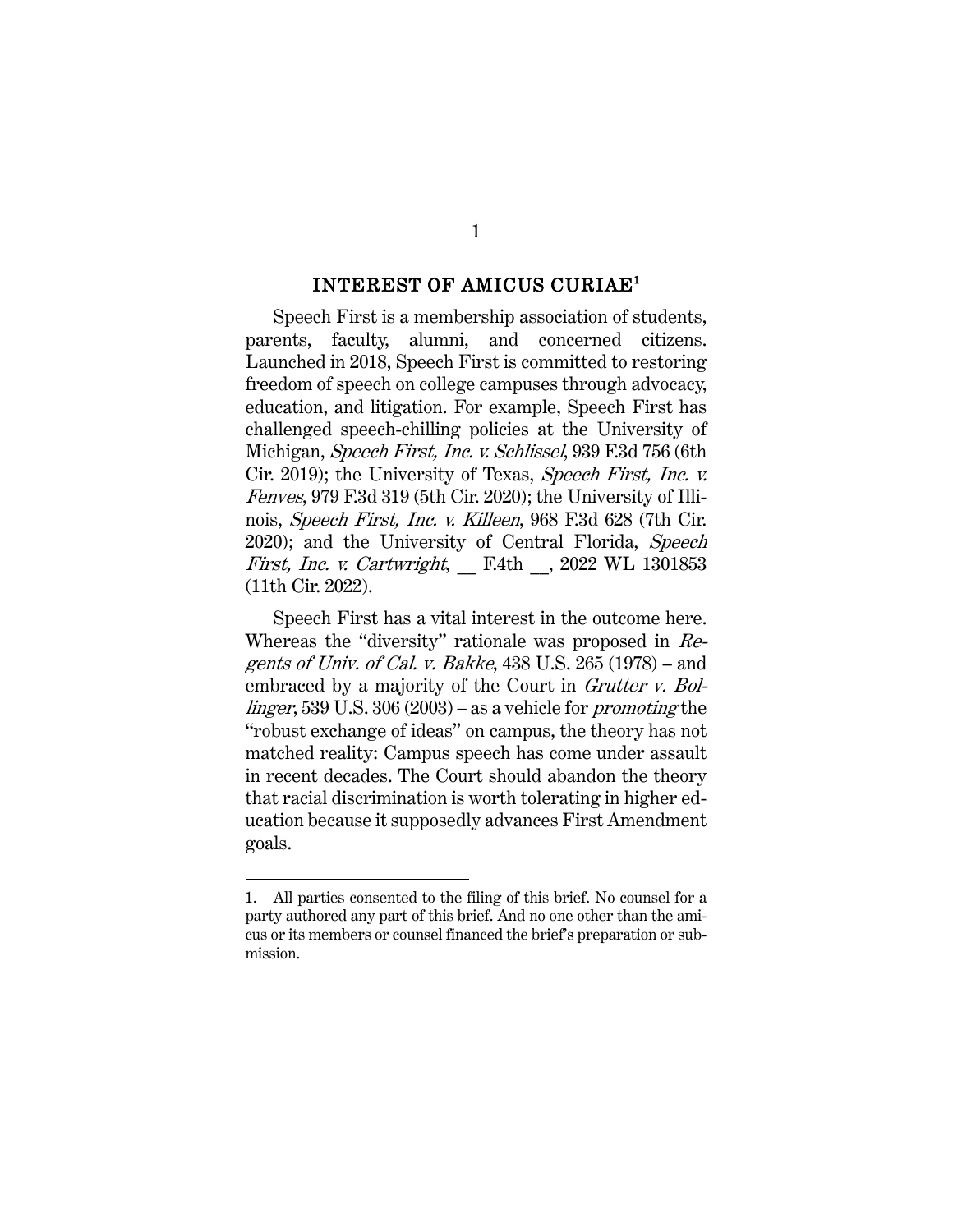#### SUMMARY OF ARGUMENT

In Grutter, a majority of the Court embraced, for the first time, the assumption of Justice Powell's opinion in Bakke that a university's racial preference program served a compelling interest because it would promote the First Amendment. Justice Powell accepted the argument that when a college enacts a racial preference program to achieve "diversity" in the name of its First Amendment "academic freedom" right, it "must be viewed as seeking to achieve a goal that is of paramount importance in the fulfillment of its mission," since it is "select[ing] those students who will contribute the most to the 'robust exchange of ideas.'" Bakke, 438 U.S. at 313.

The theory that racial discrimination to achieve "diversity" would promote First Amendment values was wrong in 1978, and it remains incompatible with First Amendment principles today:

1. The goals supposedly promoted by the diversity rationale – e.g., promoting "cross-racial understanding," helping to "break down racial stereotypes," and enabling students "to better understand persons of different races," Grutter, 539 U.S. at 330 – are inherently immeasurable in litigation. Indeed, if the government imposed these goals as conditions universities were *required* to achieve in classrooms, it would violate the void-for-vagueness doctrine. How could a university objectively demonstrate compliance with such amorphous goals? The same is true when it comes to litigation over preference programs: there is no reliable way to measure whether these goals are being met.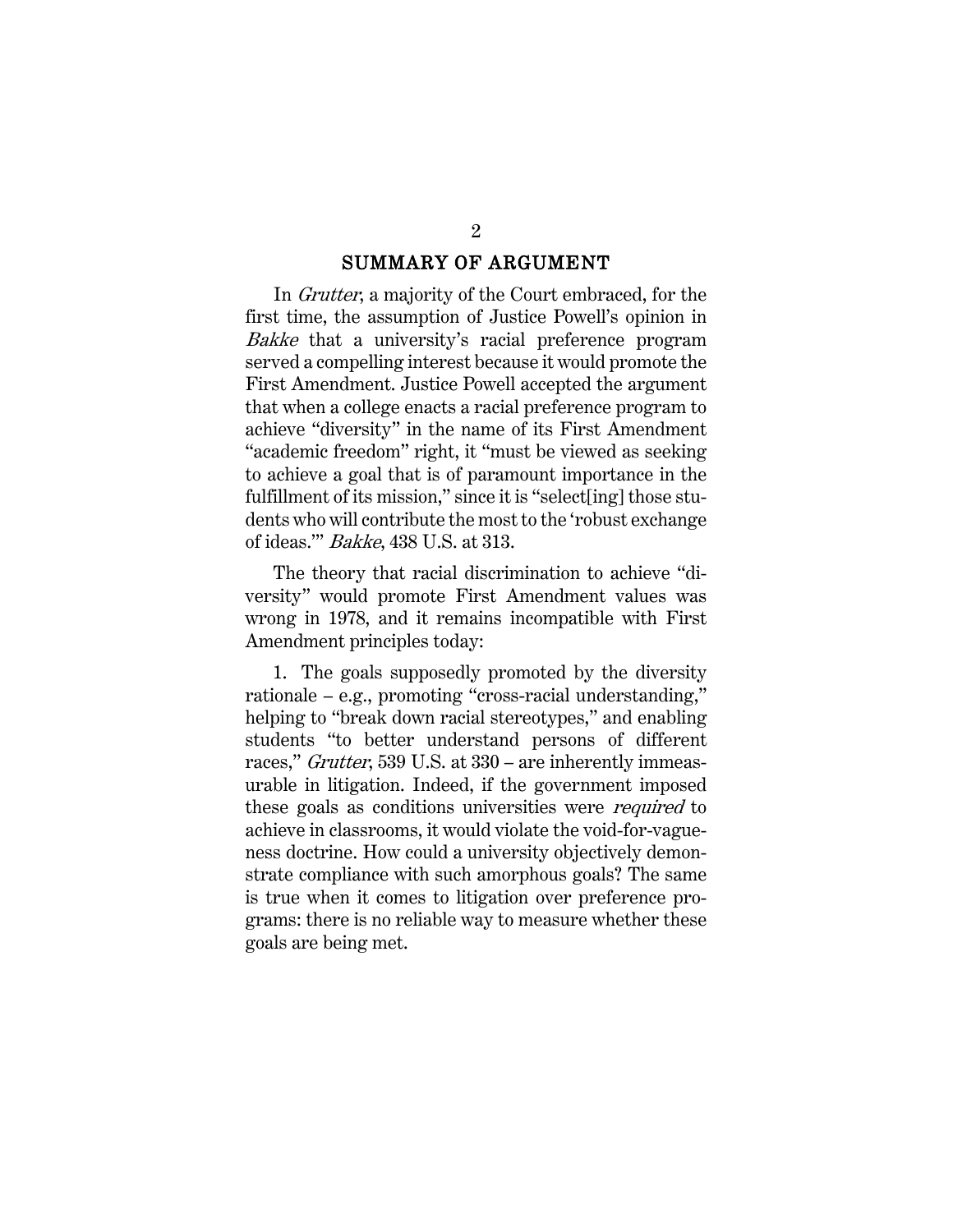2. The *Grutter* majority wasn't bothered by these practical litigation considerations; it said courts should defer to university administrators who claim their discriminatory policies yield educational benefits. This is far outside the mainstream of constitutional law. The Court would never defer to a university that claimed, for example, it needed to compel students to say things they didn't believe in order to promote its educational mission.

3. The diversity rationale violates the core First Amendment principle of neutrality. Decisions before and after Bakke demonstrate – correctly – that schools cannot rely on First Amendment freedoms when it comes to *dis*advantaging minority students.

4. Moreover, universities who exercise this supposed First Amendment "academic freedom" to select students by discriminating must follow the "plus-factor" and "critical mass" script. This is no recognizable "freedom."

These anomalies should no longer be indulged to facilitate discrimination.

Worse still, the theory underlying the diversity rationale bears no relationship to reality: 40 years of racial preference programs have not ushered in an era of greater exchange of ideas – about race or any other topic – on college campuses. To the contrary, campus speech has come under assault in recent decades, and that trend is accelerating at an alarming rate. Speech First is uniquely situated to confirm these trends: It exists to fight for students' rights to speak freely in higher education.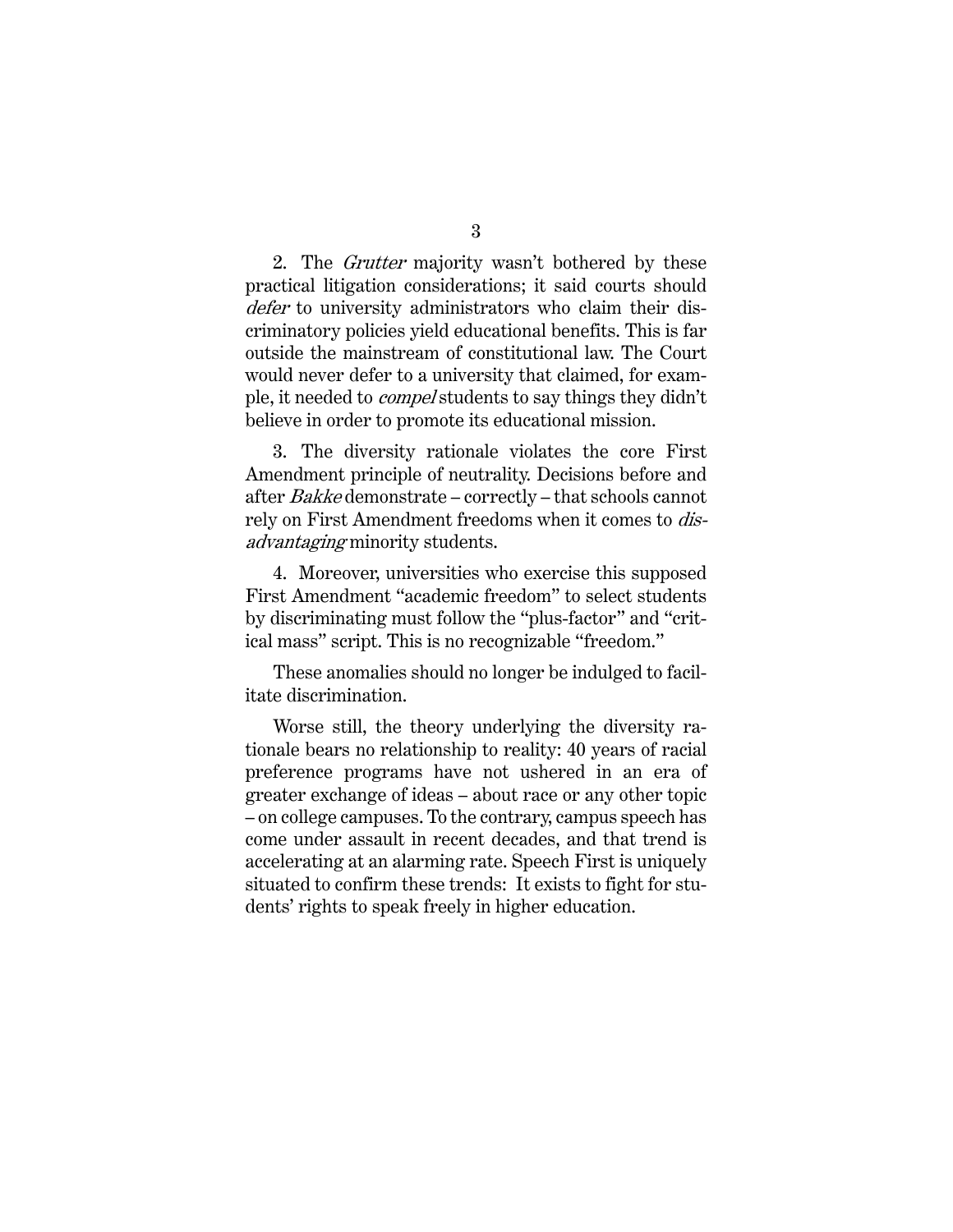Campus administrators have fostered environments of extreme intolerance for ideological diversity in the name of promoting "diversity." Studies show that students routinely censor themselves on sensitive topics. Campus climates are affirmatively hostile to non-conformist ideas that could be deemed offensive, even while schools point to empty policies promoting free speech.

Many schools maintain official speech-restricting policies aimed at protecting various groups from hearing speech they might deem offensive. Such policies lead to even more self-censorship, as students naturally don't want to be accused of violating a speech code or get anonymously reported to a roving "bias response team."

In short, experience shows that universities' implementation of the diversity rationale has massively undermined, rather than vindicated, the First Amendment goals of free speech on campus.

#### ARGUMENT

## I. Grutter Should Be Overruled Because Its Diversity Rationale Does Not Vindicate First Amendment Principles As Presumed – Rather, It Violates Them.

Grutter's fundamental errors may be traced to Bakke, which marked a sea change in the Court's Equal Protection analysis. Justice Powell's controlling opinion in Bakke acknowledged that the Court had "never approved preferential [racial] classifications in the absence of proven constitutional or statutory violations." 438 U.S. at 302. But since the University of California at Davis had never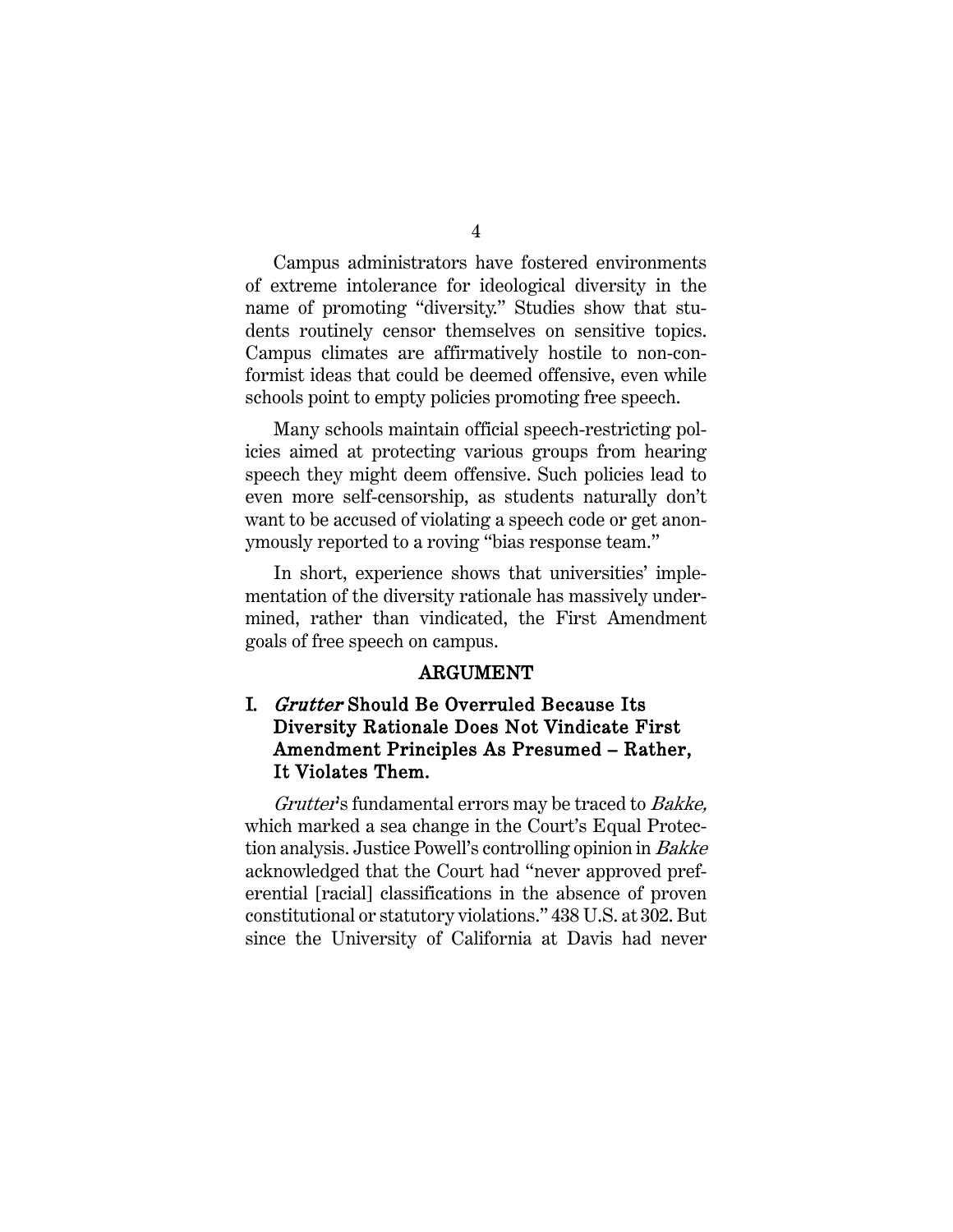discriminated, id. at 305–09, another solution was needed justify racial preferences in higher-education admissions.

## A. Justice Powell Adopted Harvard's Argument That A Diverse Student Body Promoted A "Robust Exchange Of Ideas."

Justice Powell found the solution by adopting a rationale that Harvard University offered in its amicus briefs in Bakke and its predecessor case, DeFunis v. Odegaard, 416 U.S. 312 (1974). <sup>2</sup> Oppenheimer, Archibald Cox and the Diversity Rationale for Affirmative Action, 25 Va. J. Soc. Pol'y & Law 157, 168–73 (2018) (chronicling Justice Powell's reliance on Harvard's briefs in the two cases).

The Harvard brief cited Justice Frankfurter's concurrence in Sweezy v. New Hampshire, 354 U.S. 234, 263 (1957), for a claim to sweeping First Amendment protection of "academic freedom": "The guiding principle of freedom under which American colleges and universities have grown to greatness is that these institutions are expected to assume and exercise responsibility for the shaping of academic policy without extramural intervention. A subordinate corollary principle – critical for this case – is that deciding who shall be selected for admission to degree candidacy is an integral aspect of academic policymaking." Harvard Am. Br. in Bakke, 24–25.

In Bakke, Harvard joined Columbia University, Stanford University, and the University of Pennsylvania as amici in support of the University of California, but we refer to it as the "Harvard brief" here. Br. of Columbia Univ., et al. as Amici Curiae, Regents of Univ. of Cal. v. Bakke, No. 76-811 (June 7, 1977).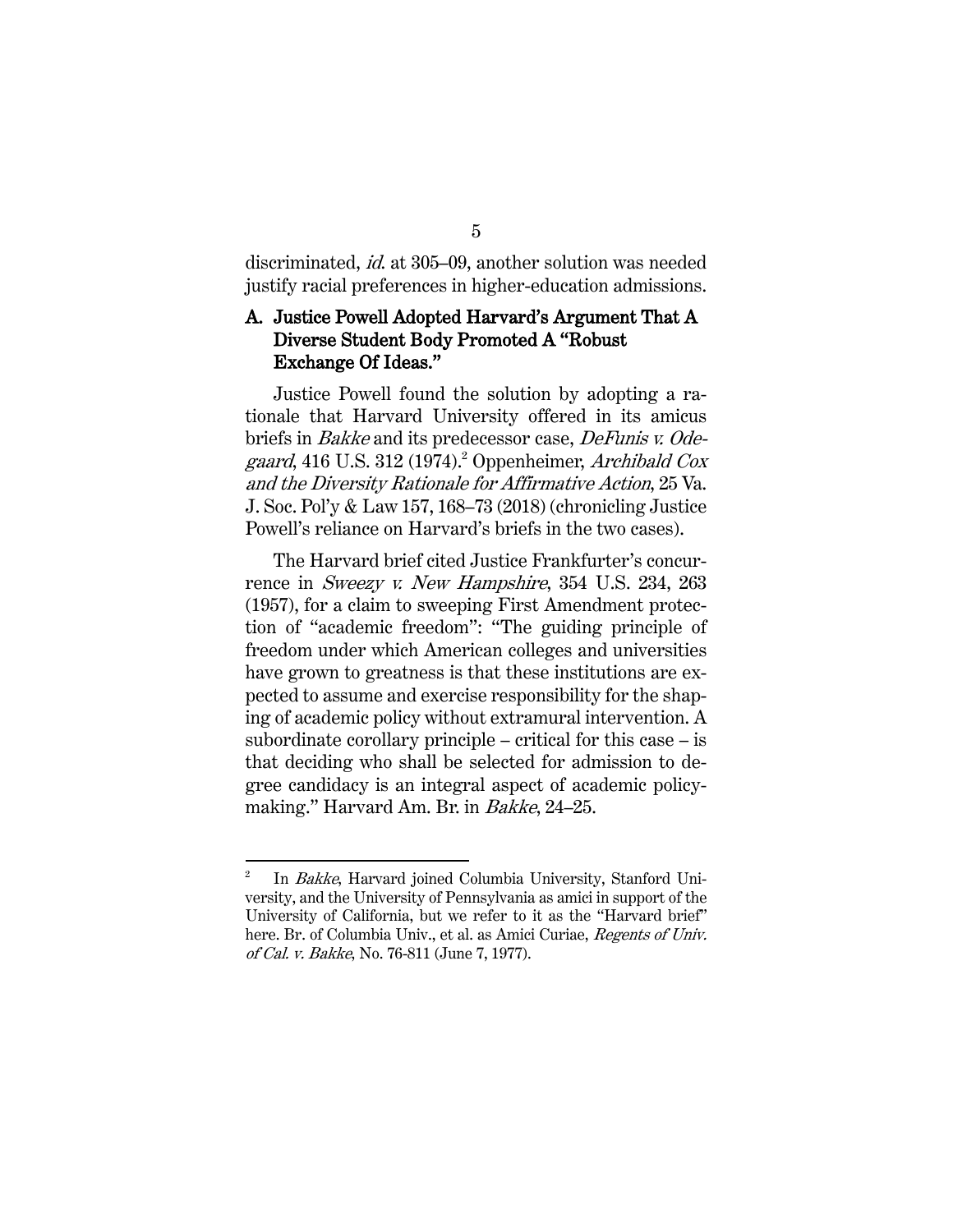Justice Powell adopted this argument almost verbatim, see 438 U.S. at 311–12, including Harvard's reliance on this passage from the Sweezy concurrence: "It is the business of a university to provide that atmosphere which is most conducive to speculation, experiment and creation." *Id.* at 312 (quoting *Sweezy*, 354 U.S. at 263 (Frankfurter, J., concurring)); Harvard Am. Br. in *Bakke* at 25.

Justice Powell emphasized the connection between academic freedom and the First Amendment value of exchanging ideas in the search for truth: "Our Nation is deeply committed to safeguarding academic freedom which is of transcendent value to all of us and not merely to the teachers concerned. That freedom is therefore a special concern of the First Amendment . . . . The Nation's future depends upon leaders trained through wide exposure to that robust exchange of ideas which discovers truth 'out of a multitude of tongues, [rather] than through any kind of authoritative selection.'" 438 U.S. at 312 (quoting Keyishian v. Bd. of Regents, 385 U.S. 589, 603 (1967)) (ellipsis and alteration in Bakke)); see also Harvard Am. Br. in Bakke 12–13 ("A primary value of liberal education should be exposure to new and provocative points of view . . . . Minority students add such points of view, both in the classroom and in the larger university community.").

By the time he concluded that the First Amendment academic freedom interest was compelling, Justice Powell was convinced that the University of California was "arguing that [it] must be accorded the right to select those students who will contribute the most to the 'robust exchange of ideas.'" 438 U.S. at 313 (emphasis added). No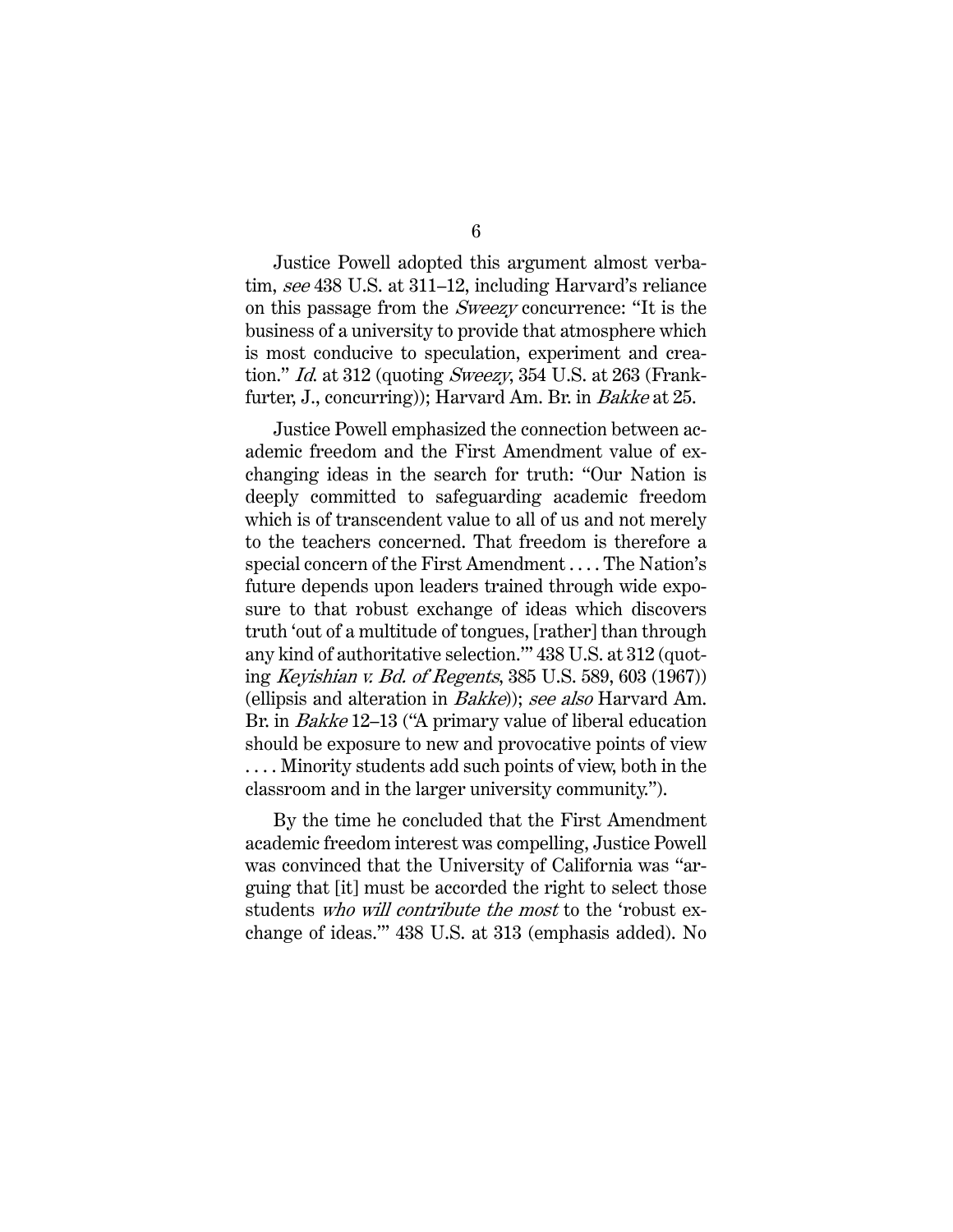other Justice signed on to this theory; the remaining opinions didn't even bother to examine it.

### B. Five Justices In Grutter Accepted Justice Powell's First Amendment Academic Freedom Rationale.

When the validity of racial preferences in higher education returned to the Court in Grutter, the five-Member majority adopted Justice Powell's First Amendment rationale for racial preferences:

In announcing the principle of student body diversity as a compelling state interest, Justice Powell invoked our cases recognizing a constitutional dimension, grounded in the First Amendment, of educational autonomy: "The freedom of a university to make its own judgments as to education includes the selection of its student body." From this premise, Justice Powell reasoned that by claiming "the right to select those students who will contribute the most to the 'robust exchange of ideas,'" a university "seek[s] to achieve a goal that is of paramount importance in the fulfillment of its mission."

539 U.S. at 329 (citations omitted).

Grutter's full embrace of the diversity rationale seemed to come as a surprise to the University of Michigan's President Lee Bollinger, the defendant in Grutter. He wrote that one of the "problems" facing the university in the case was that Justice Powell had "specifically precluded any justification of using race and ethnicity as factors in admissions as a 'remedy' for past societal discrimination," and instead relied on the "fragile reed" of the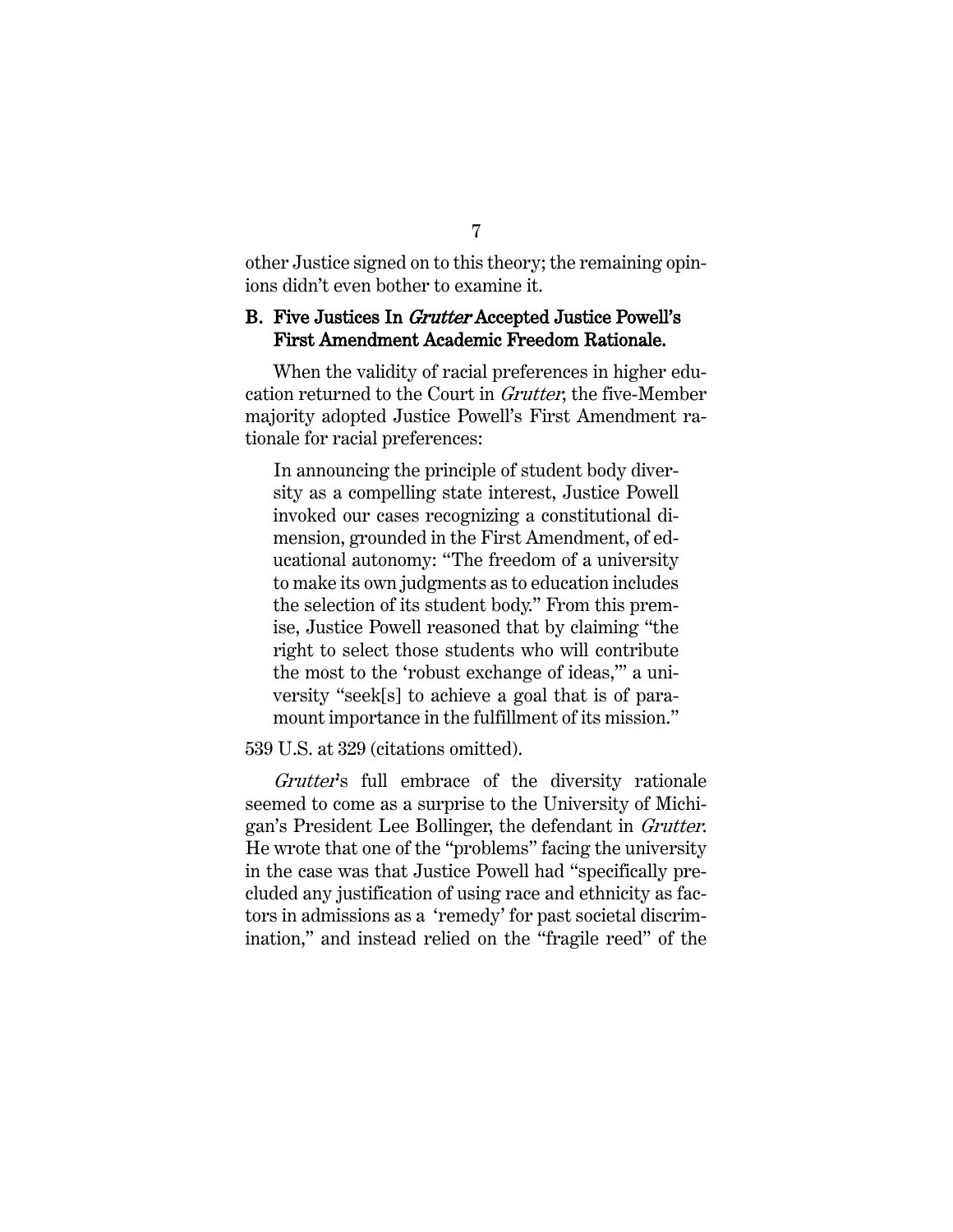diversity rationale. Bollinger, A Comment on Grutter and Gratz v. Bollinger, 103 Colum. L. Rev. 1589, 1590–91  $(2003).$ <sup>3</sup>

Yet the *Grutter* majority accepted the University of Michigan's assurances about the academic benefits of its policy. With a "critical mass" of minority students admitted through racial preferences, the majority wrote that such discrimination "promotes 'cross-racial understanding,' helps to break down racial stereotypes, and 'enables [students] to better understand persons of different races.' These benefits are 'important and laudable,' because 'classroom discussion is livelier, more spirited, and simply more enlightening and interesting' when the students have 'the greatest possible variety of backgrounds.'" Id. at 330 (citations omitted).

## C. The Diversity Rationale Conflicts With Basic First Amendment Doctrine In Multiple Respects.

Neither Justice Powell nor the Grutter majority addressed the several ways in which the diversity rationale violates – rather than vindicates – fundamental First Amendment principles.

1. Imagine that the First Amendment interests allegedly served by the diversity rationale – e.g., promoting "cross-racial understanding," helping to "break down

<sup>3</sup> Cf. Schuck, Affirmative Action: Past, Present, and Future, 20 Yale L. & Pol'y Rev. 1, 34 (2002) ("the diversity rationale should be seen as little more than a rhetorical Hail Mary pass, an argument made in desperation when all other arguments for preferences have failed").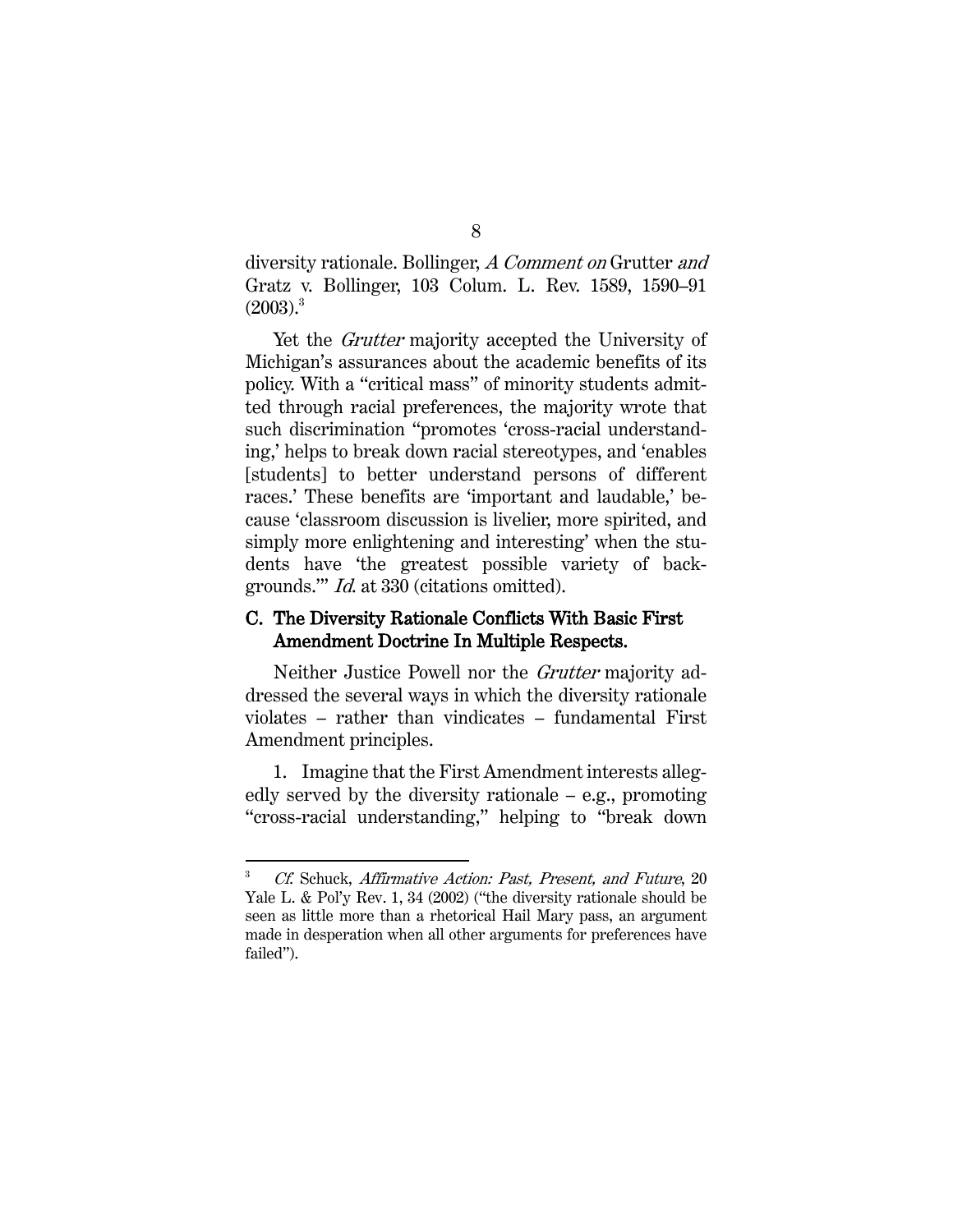racial stereotypes," and enabling students "to better understand persons of different races," Grutter, 539 U.S. at 330 – were affirmatively imposed by the government as requirements that a university must achieve. Any such requirements would surely violate the void-for-vagueness doctrine because they are so inherently subjective and unmeasurable.<sup>4</sup> How would a university ever be able to show it was actually meeting these requirements?

Remarkably, Justice Powell himself appeared to acknowledge that it's not really possible to determine whether the diversity rationale actually delivers First Amendment benefits. As support for the assertion that "[t]he atmosphere of 'speculation, experiment and creation' . . . is widely believed to be promoted by a diverse student body," Bakke, 438 U.S. at 312, Justice Powell curiously cited an article by Princeton University's President William Bowen, who wrote that "a great deal of learning occurs informally[,] . . . through interactions among students [with various differences] and who are able, directly or indirectly, to learn from their differences ...." Id. at 312 n.48 (quoting Bowen, Admissions and the Relevance of Race, Princeton Alumni Weekly 7, 9 (Sept. 26, 1977)). But this endorsement included a glaring qualifier: "In the nature of things, it is hard to know how, and

<sup>4</sup> "The void-for-vagueness doctrine reflects the principle that 'a statute which either forbids or requires the doing of an act in terms so vague that [persons] of common intelligence must necessarily guess at its meaning and differ as to its application, violates the first essential of due process of law.'" Roberts v. U.S. Jaycees, 468 U.S. 609, 629 (1984) (quoting Connally v. Gen. Constr. Co., 269 U.S. 385, 391 (1926)).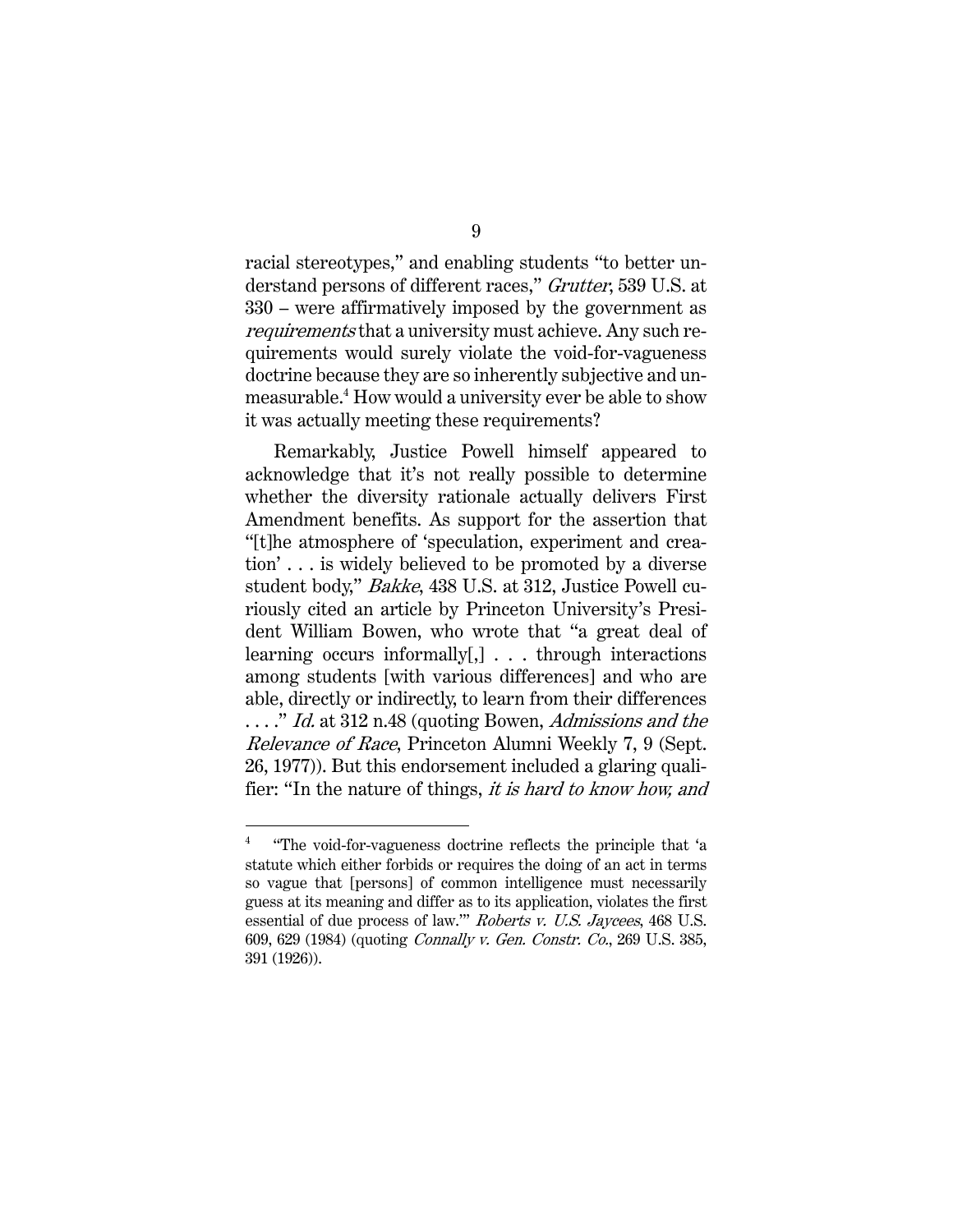when, and even if, this informal 'learning through diversity' actually occurs. It does not occur for everyone. For many, however, the unplanned, casual encounters with roommates, fellow sufferers in an organic chemistry class, student workers in the library, teammates on a basketball squad, or other participants in class affairs or student government can be subtle and yet powerful sources of improved understanding and personal growth." Id. (emphasis added).

Any question about the inherent immeasurability of the diversity rationale's goals, however, was abandoned in Grutter, and the mistake was repeated in Fisher v. University of Texas at Austin, 579 U.S. 365 (2016) (Fisher II). Fisher II confused matters even further by considering whether the university's "*decision* to pursue these goals" was *itself* concrete and "measurable," when the correct judicial "measurement" is whether the preference program allows the university to actually achieve the asserted goals. *Id.* at 381–82 (emphasis added); *see id.* ("the University articulated concrete and precise goals" and "the University explains that it strives to provide an 'academic environment' that offers a 'robust exchange of ideas [and] exposure to differing cultures'").

Justice Alito's dissent in *Fisher II* identified the central problem with this regime:

These are laudable goals, but they are not concrete or precise, and they offer no limiting principle for the use of racial preferences. For instance, how will a court ever be able to determine whether stereotypes have been adequately destroyed? Or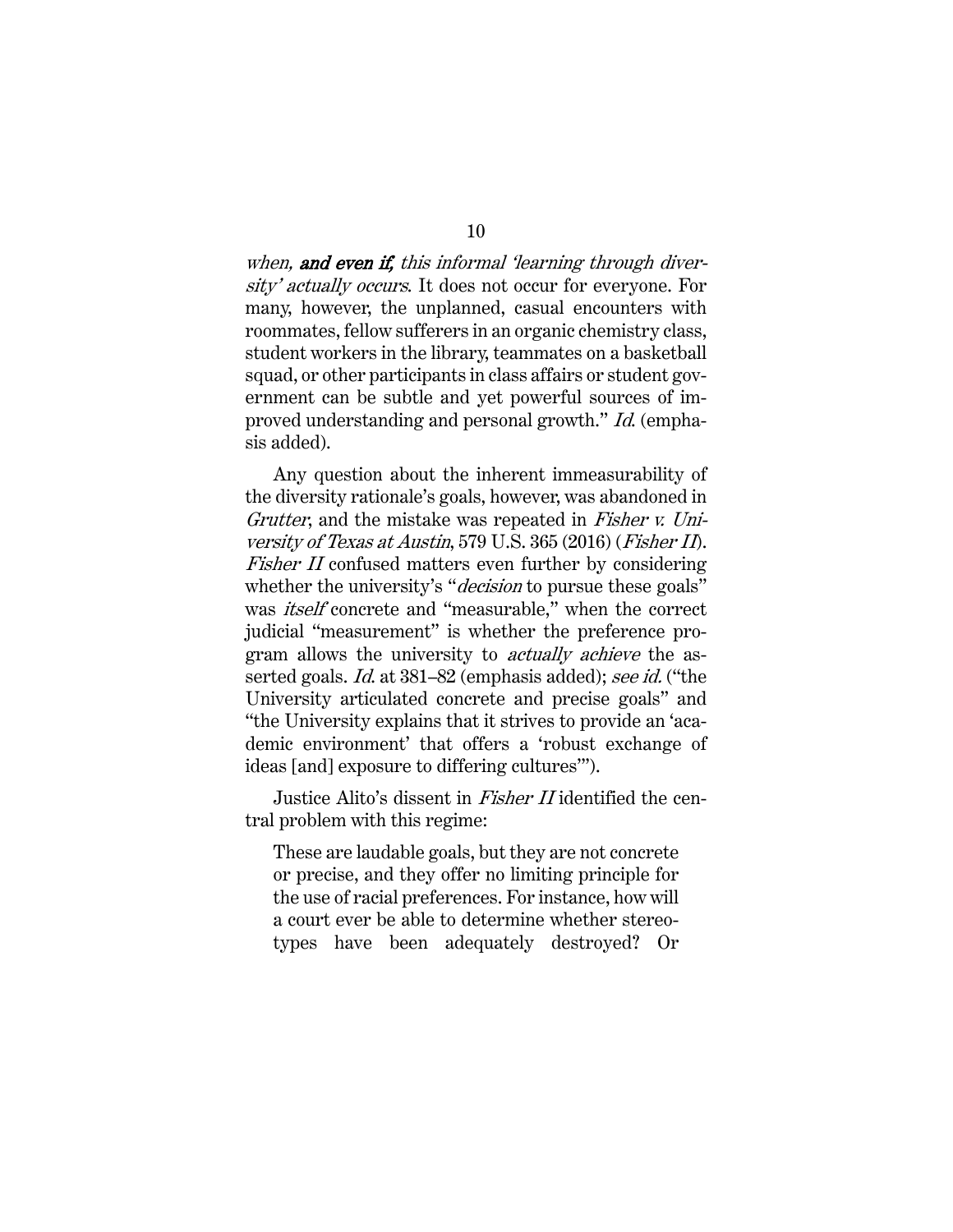whether cross-racial understanding has been adequately achieved? If a university can justify racial discrimination simply by having a few employees opine that racial preferences are necessary to accomplish these nebulous goals, . . . then the narrow tailoring inquiry is meaningless.

#### 579 U.S. at 403 (Alito, J., dissenting).

2. Grutter introduced another First Amendment casualty by concluding that "[t]he Law School's educational judgment that such diversity is essential to its educational mission is one to which we defer. The Law School's assessment that diversity will, in fact, yield educational benefits is substantiated by respondents and their amici." 539 U.S. at 328 (emphasis added). In light of the necessarily anecdotal and subjective nature of the benefits allegedly flowing from racial preferences, not to mention the reality of speech on campus in recent decades (see below), these assertions could *only* be accepted as "facts" in litigation by deferring to the university's claims.

Setting aside that the Court has long refused to defer to government arguments that it needs to discriminate on the basis of race, cf. id. at 362–63 (Thomas, J., concurring in part and dissenting in part), this sort of deference is unthinkable in any other First Amendment context. Suppose, for example, that a university claimed it needed to compel students to say things they didn't believe in class in order to promote its educational mission. Would the Court overlook that liberty incursion in the name of deferring to the assertion of an allegedly superior academicfreedom right? Certainly not, and no such deference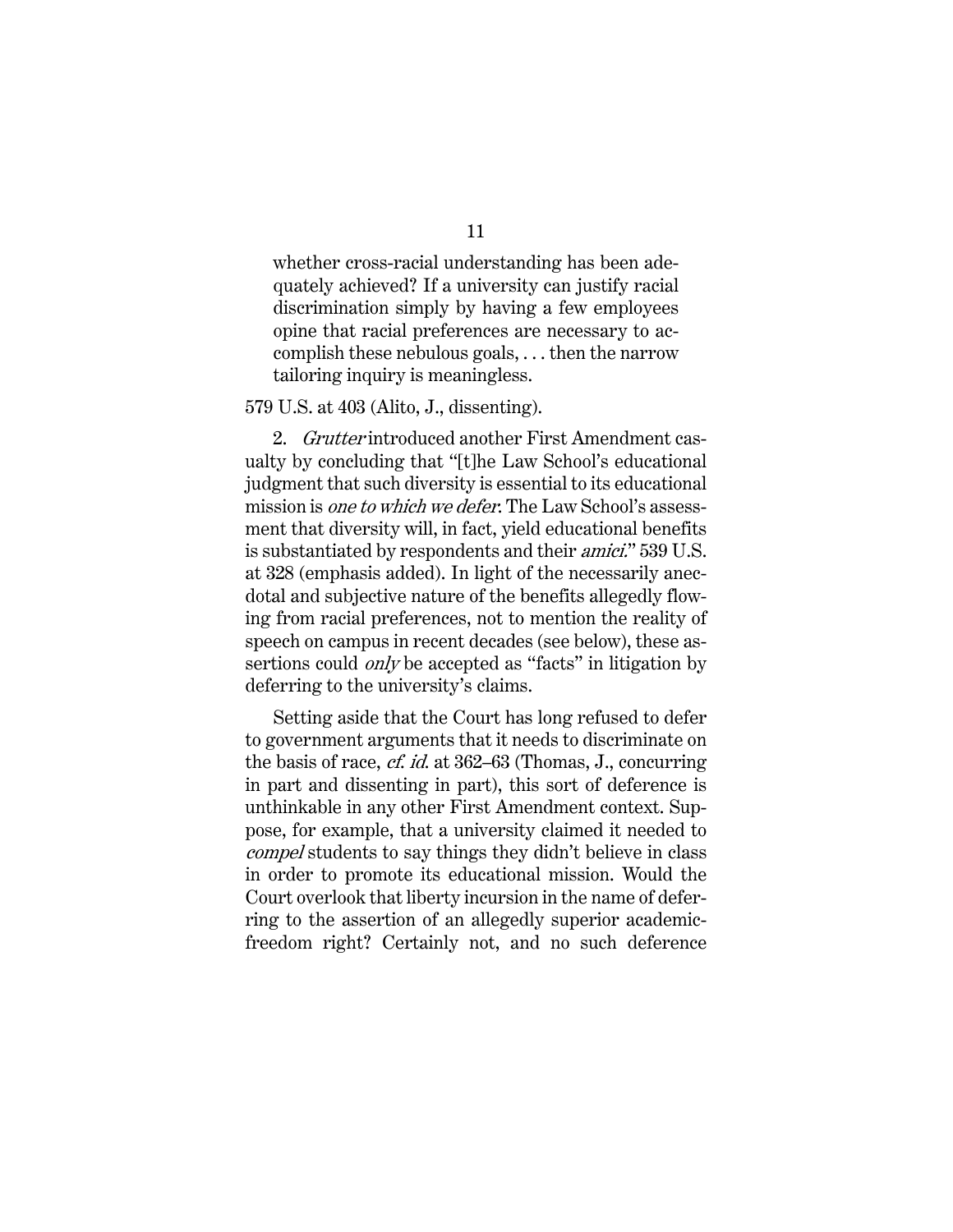should continue to prop up racial preferences in the name of the First Amendment.

3. One of the basic premises of First Amendment doctrine is that government regulation affecting protected activity must be neutral. This concept has long buttressed, for instance, the Court's decisions in Free Exercise cases, see, e.g., Wisconsin v. Yoder, 406 U.S. 205, 220– 21 (1972) (recognizing that the clause imports a "constitutional requirement of governmental neutrality"), Establishment Clause cases, see, e.g., Gillette v. United States, 401 U.S. 437, 449–50 (1971) (the "central purpose" of that clause is "ensuring governmental neutrality in matters of religion"), and free speech cases, see, e.g., Police Dep't of City of Chicago v. Mosley, 408 U.S. 92, 95–99 (1972) (the Constitution prohibits content-based regulations of a public forum; "[t]here is an 'equality of status in the field of ideas,' and government must afford all points of view an equal opportunity to be heard").

But the diversity rationale is obviously not neutral when it comes to race. Decisions before and after *Bakke* demonstrate that schools cannot rely on First Amendment freedoms when it comes to *disadvantaging* minority students. For example, the Court has rightly rejected claims that a private high school had a freedom-of-association right to exclude minorities, see, e.g., Runyon v. McCrary, 427 U.S. 160, 175–76 (1976) (private high school subject to state anti-discrimination law), and that a private religious university could maintain its tax-exempt status based on an asserted Free Exercise Clause right to exclude certain black applicants and maintain policies against inter-racial dating. Bob Jones Univ. v. United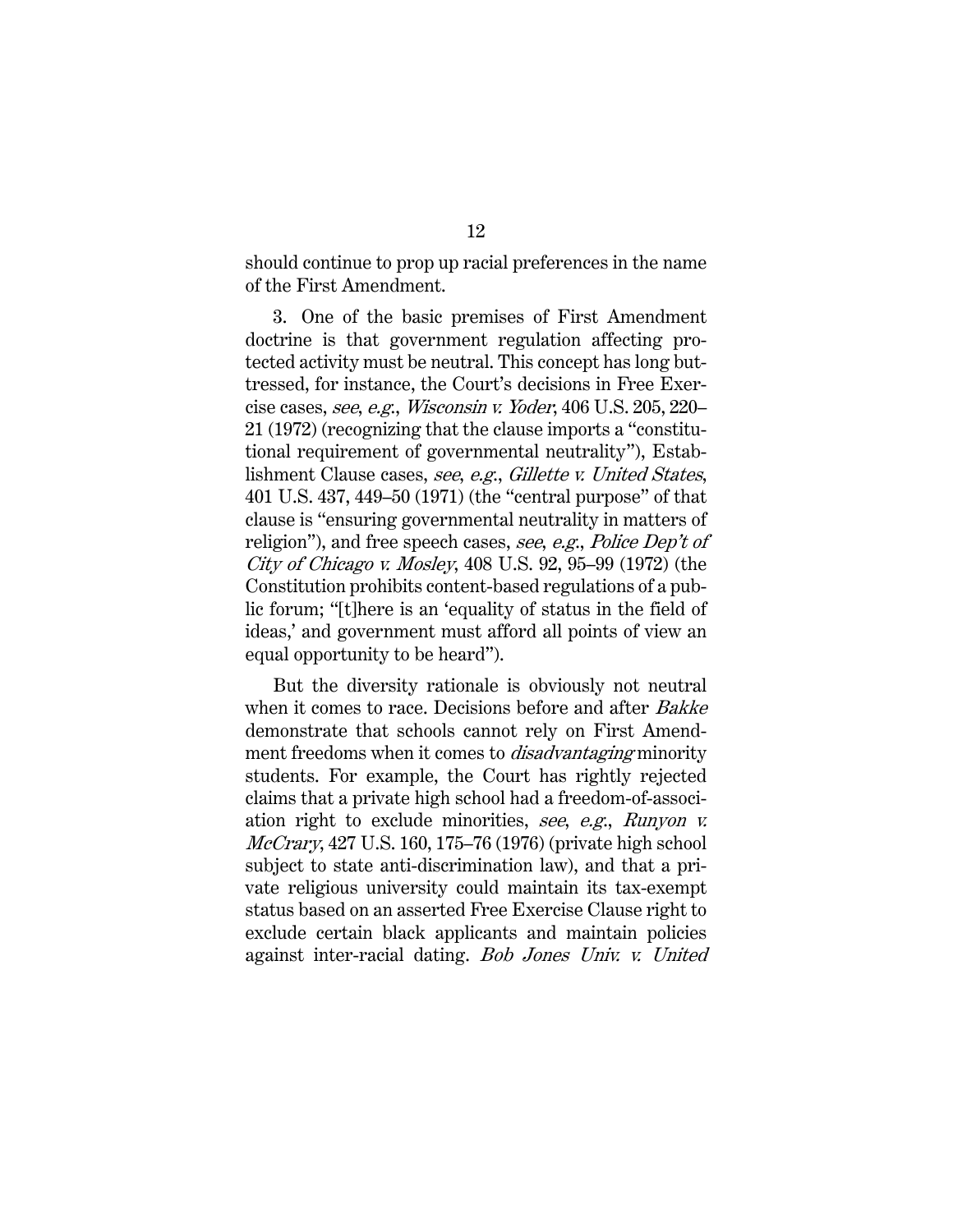States, 461 U.S. 574, 603–04 (1983) ("the Government has a fundamental, overriding interest in eradicating racial discrimination in education"). Indeed, the academic freedom "justification would be considered ludicrous if advanced as a basis for preferring members of the white majority." McCormack, Race & Politics in the Supreme Court: Bakke to Basics, 1979 Utah L. Rev. 491, 530 (1979).

4. Universities hoping to exercise the supposed "freedom" served by the diversity rationale must follow the Court's "plus factor" script for implementing racial preferences. But "it is a very strange sort of freedom that wins first amendment protection yet must be exercised precisely in a manner prescribed by the Court, as Justice Powell attempted to do in prescribing the Harvard College model for admissions." McCormack, 1979 Utah L. Rev. at 530; see also Mishkin, The Uses of Ambivalence: Reflections on the Supreme Court and the Constitutionality of Affirmative Action, 131 U. Pa. L. Rev. 907, 924 (1983) (Justice Powell's rationale arose from "principle that academic freedom, protected by the first amendment, encompasses selection of students," yet the opinion "advances an interest in diversity of students as the acceptable 'compelling' academic interest required by strict scrutiny standards") (emphasis in original).

In short, the diversity rationale is incompatible with First Amendment principles. *Bakke's* compelling interest analysis was fatally flawed, and Grutter only compounded its errors. Cf. Janus v. AFSCME, Council 31, 138 S. Ct. 2448, 2479 (2018) ("An important factor in determining whether a precedent should be overruled is the quality of its reasoning.") (citing multiple cases).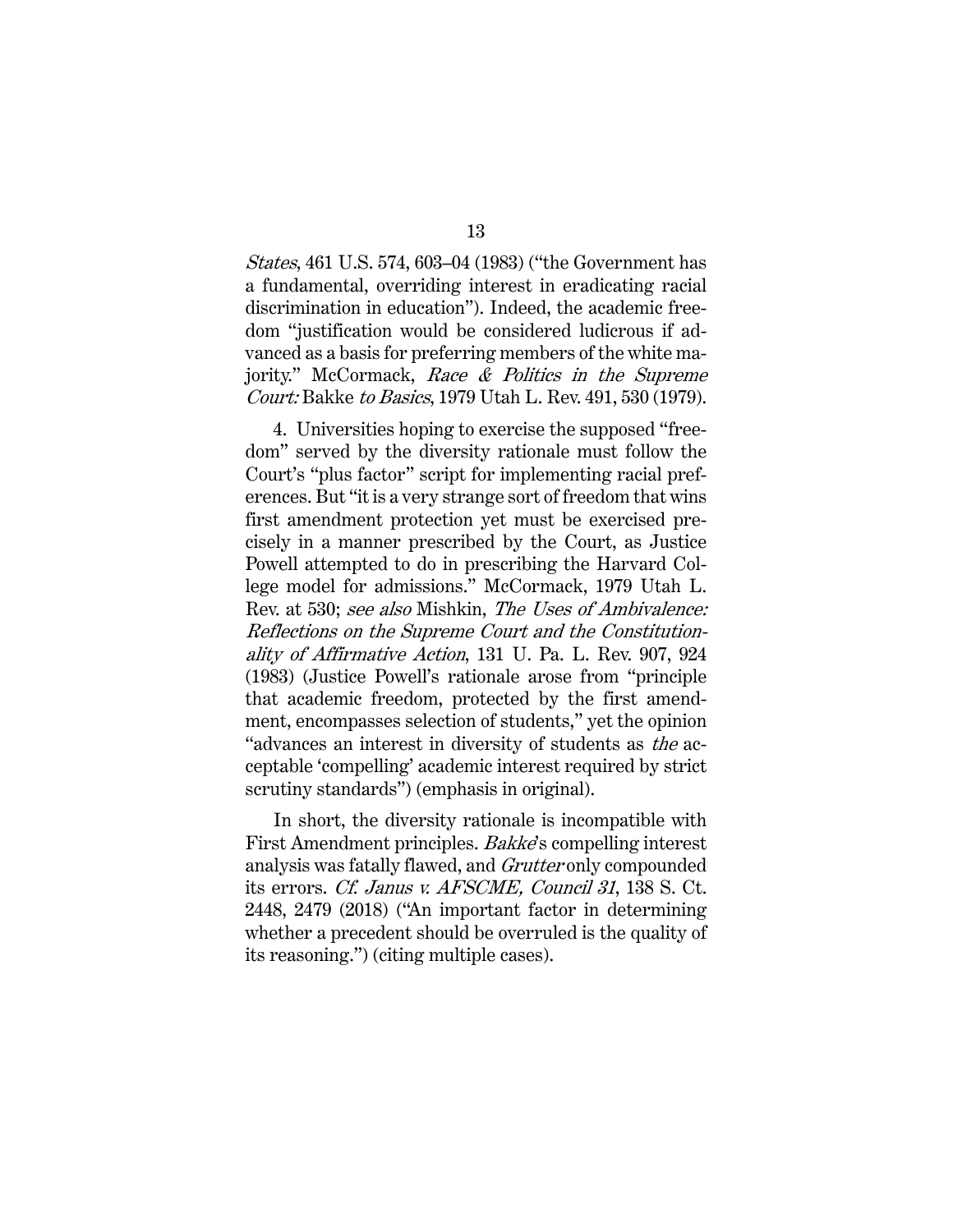#### D. These Cases Offer An Ideal Opportunity To Overrule Grutter On The Diversity Rationale.

The district courts here developed extensive records that followed *Grutter's* flawed script.

UNC. The district court spent many pages reciting the Grutter and Fisher II formula. No. 21-707 Pet. App. 8–22, 158–65. It found that UNC "has offered a principled, reasoned explanation" for its decision to pursue the "educational benefits of diversity," based mainly on a collection of reports from a diversity task force and administrators that recount and paraphrase the Grutter buzzwords. Id. at 10–14. The court stressed that this decision is entitled to deference, id. at 164, and concluded that UNC is, in fact, experiencing the benefits it seeks – based largely on the testimony of students and alumnae. Id. at 17–18.

Yet the court concluded that UNC has not fully achieved the educational benefits of diversity. Id. at 19–22. In particular, minority students at UNC feel "unfair pressure to represent their race or ethnicity." Id. at  $20<sup>5</sup>$ 

The cure for the problem? Even more discrimination: "Student-intervenors credibly testified that there were far fewer students of color on campus than they expected and that they experienced low levels of representation."

 $5$  This evidence underscores the hollowness of *Grutter's* claim that minority students should not be expected to "express some characteristic minority viewpoint on any issue." 539 U.S. at 333. The seeds of this stereotyping were sown in Bakke's tokenistic prediction that, in fact, minority students should be expected to "contribute the most to the 'robust exchange of ideas.'" Bakke, 438 U.S. at 313 (Powell, J.).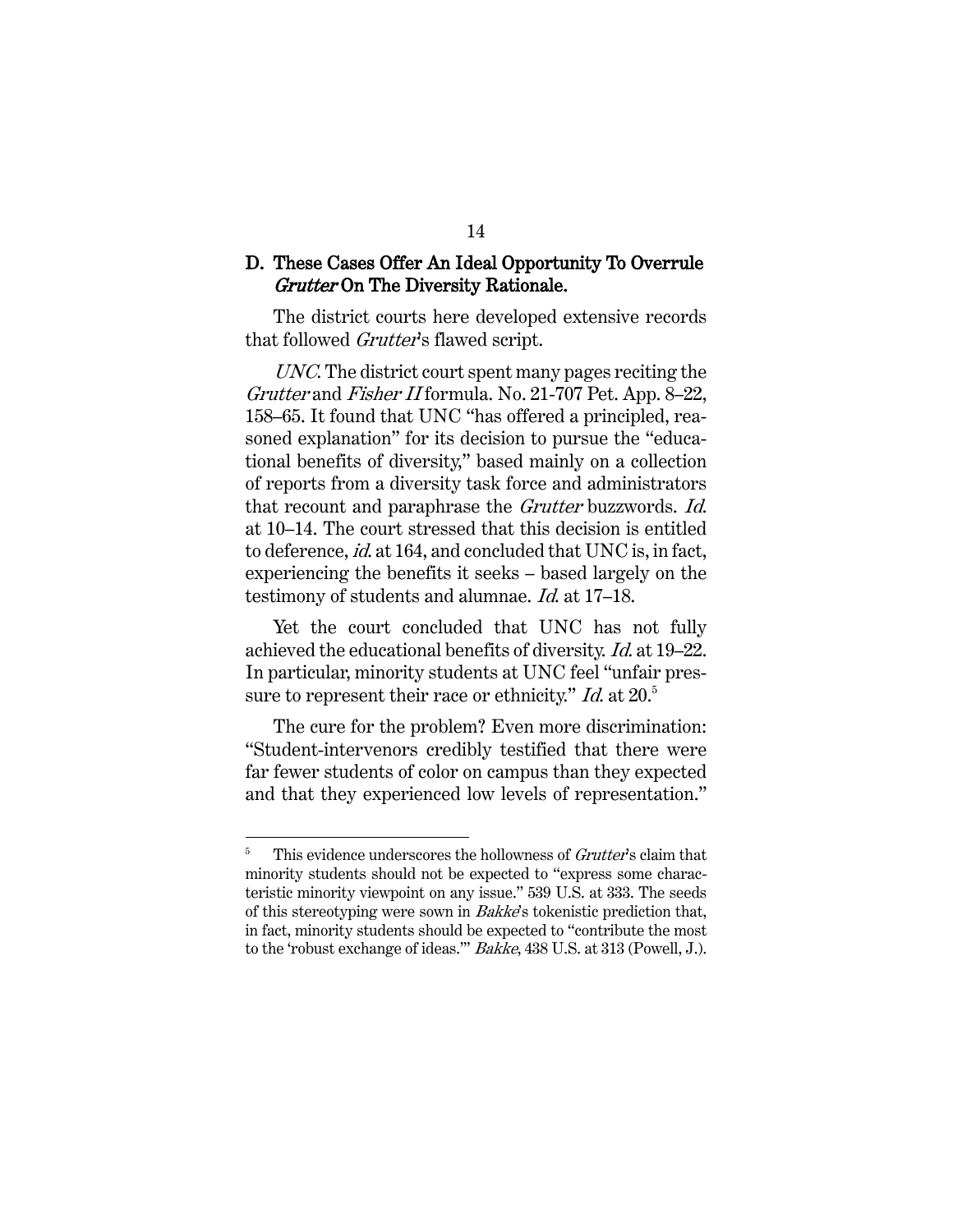Id. at 20. "This underrepresentation causes minority students to experience loneliness and tokenism." Id. This is "in part due to a lack of 'meaningful demographic representation' at the University." *Id.* at 21; see also id. (UNC's student population "reflect[s] much less diversity than North Carolina as a whole").<sup>6</sup>

Harvard. After reviewing this Court's cases on raceconscious admissions, No. 20-1199 Pet. App. 223–33, the district court in *Harvard* accepted that "[r]acial categorizations are necessary" to achieve the "educational benefits of diversity," which included educating students "of all races and background [to] prepare them to assume leadership roles in [an] increasingly pluralistic society" and "teaching [students] to engage across differences through immersion in a diverse community." *Id.* at 240.

The court deferred to testimony from Harvard's administrators. Id. at 239, 107–109. It likewise deferred to a Harvard diversity task force that (1) concluded the "benefits of diversity at Harvard are 'real and profound'" and (2) "emphatically embraced and reaffirmed the University's long-held view that student body diversity – including racial diversity – is essential to [its] pedagogical objectives and institutional mission." Id. at 109, 110.

This conclusion flows directly from Grutter and Fisher II. UNC Pet. App. at 162 (noting that the university in *Grutter* sought "meaningful representation" of minority students); id. at 163 (citing Fisher II's statement that the university "cannot be faulted for failing to specify the particular level of minority enrollment at which it believes the educational benefits will be obtained," 579 U.S. at 381).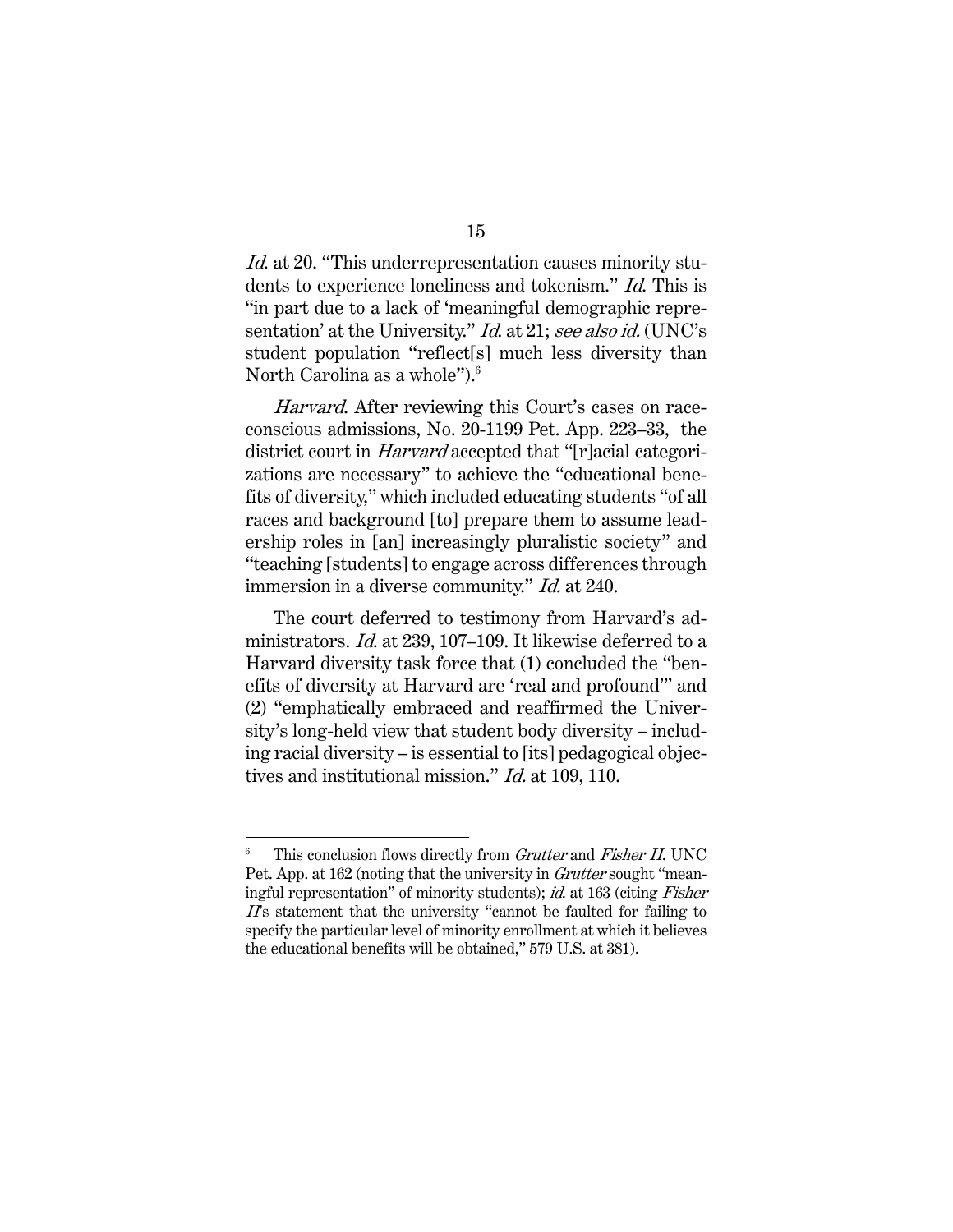These cases illustrate the dilemma posed by the dissent in *Fisher II*: So long as courts must defer to universities' claims that they haven't fully realized the "educational benefits" they desire from racial preferences, the racial tinkering will never end. Fisher II, 579 U.S. at 403 (Alito, J., dissenting). But perpetual racial engineering – rather than advancing the "robust exchange of ideas" – is the real project, notwithstanding Grutter's "expect[ation]" that discrimination wouldn't be necessary 25 years down the road. 539 U.S. at 343.

The Court should overrule *Grutter* and confirm that the First Amendment provides no basis for racial discrimination by universities.

## II. Contrary To The Theory Of Bakke And Grutter, College Campuses Have Systematically Suppressed Freedom Of Thought And Speech In The Name Of "Diversity."

In 1978, just 14 years after Title VI made it unlawful to discriminate on the basis of race in education, Justice Powell's theory that racial preferences would promote a more robust exchange of ideas in universities may have sounded plausible. But the reality has been quite different. More than 40 years of racial preferences have not led to the expansion of campus speech.

To the contrary, college campuses have grown steadily more hostile to freedom of speech in the years since Bakke. The same college administrations fighting for racial preferences routinely allow suppression of student speech; in many cases their policies actively *promote* that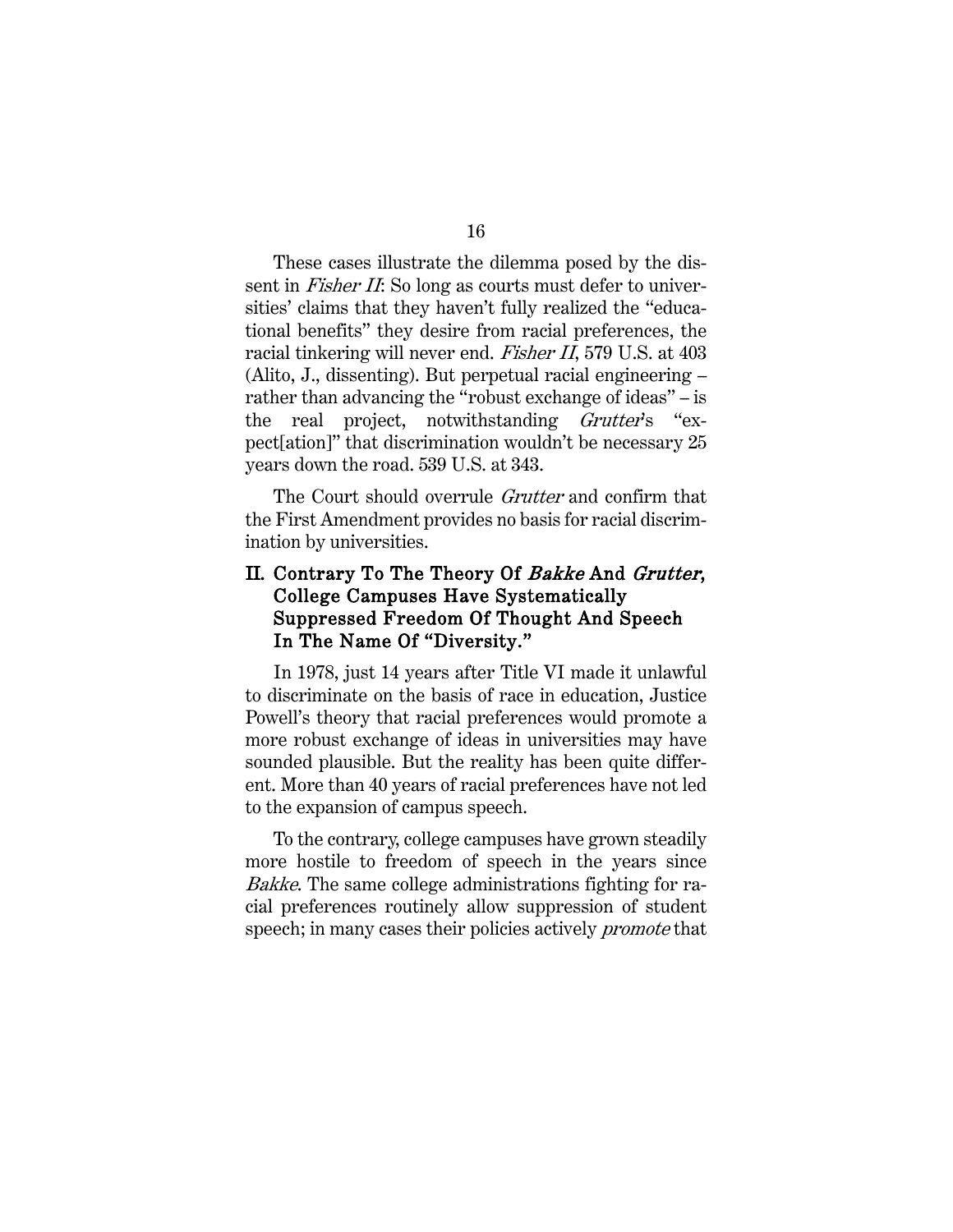suppression. Amicus Speech First exists to fight this abhorrent trend.

In Janus, the Court stressed that "factual and legal" developments since *Abood v. Detroit Bd. Of Ed.*, 431 U.S. 209 (1977), had "eroded the decision's underpinnings and left it an outlier among [the Court's] First Amendment cases." Janus, 138 S. Ct. at 2482. The same goes for Bakke and Grutter. Their "unsupported empirical assumption" that racial preferences would promote a more robust exchange of ideas has turned out to be tragically wrong. Cf. Janus, 138 S. Ct. at 2483. This provides ample basis for overruling Grutter.

## A. Far From Promoting A Robust Exchange Of Ideas, Universities Cultivate Campus Environments That Pressure Students And Faculty To Conform To Governing Orthodoxy, Particularly On Matters Of Race.

The *Grutter* majority wrote that universities have a "special niche in our constitutional tradition" in light of "the expansive freedoms of speech and thought associated with the university environment." 539 U.S. at 329. The reality is that America's college students have not been allowed to discuss race or other sensitive subjects candidly for many years. The overriding goal of the decades-long project to suppress speech is conformity of thought. While students may come from diverse backgrounds and have diverse colors of skin, diversity of thought is considered too dangerous to be allowed. See, e.g., Sacks & Thiel, The Diversity Myth 163–91 (1995); Wood, Diversity, The Invention of a Concept 228 (2003) ("In the new campus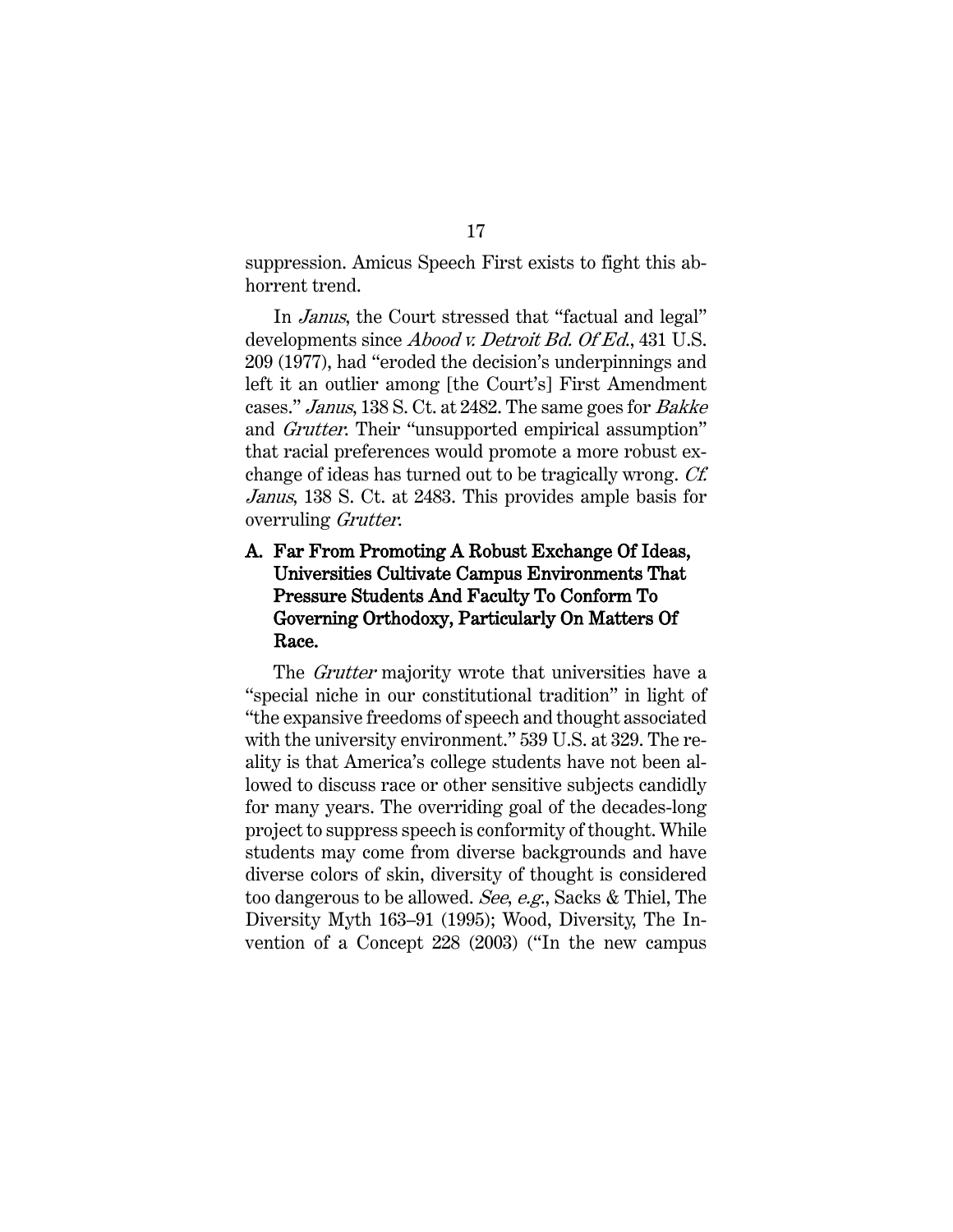ecology, the ideal of liberal education is frequently mentioned, but we shouldn't be fooled. *Diversity* only preserves some of the outward appearance of liberal education, while substituting its own antiliberal agenda on every crucial point.") (emphasis in original).

In addition to shielding students from intellectually diverse viewpoints, universities have increasingly built campus cultures designed to shield favored minority groups from hearing speech they may deem "offensive." There is no exchange of competing ideas, let alone a robust one, in "safe spaces" where no one hears speech they don't like. Speech First, Inc. v. Cartwright, \_\_ F.4th \_\_, 2022 WL 1301853 at \*14 (11th Cir. 2022) (Marcus, J., concurring) ("A university that has placed its highest premium on the protection of feelings or safe intellectual space has abandoned its core mission. . . . A university that turns itself into an asylum from controversy has ceased to be a university; it has just become an asylum.").

All of this occurs in the name of promoting "diversity." As one author has noted, "'Diversity' in the academy purported to be about bridge-building and broadening people's experiences. It has had the opposite effect: dividing society, reducing learning, and creating an oppositional mind-set . . . ." Mac Donald, The Diversity Delusion 6 (2018).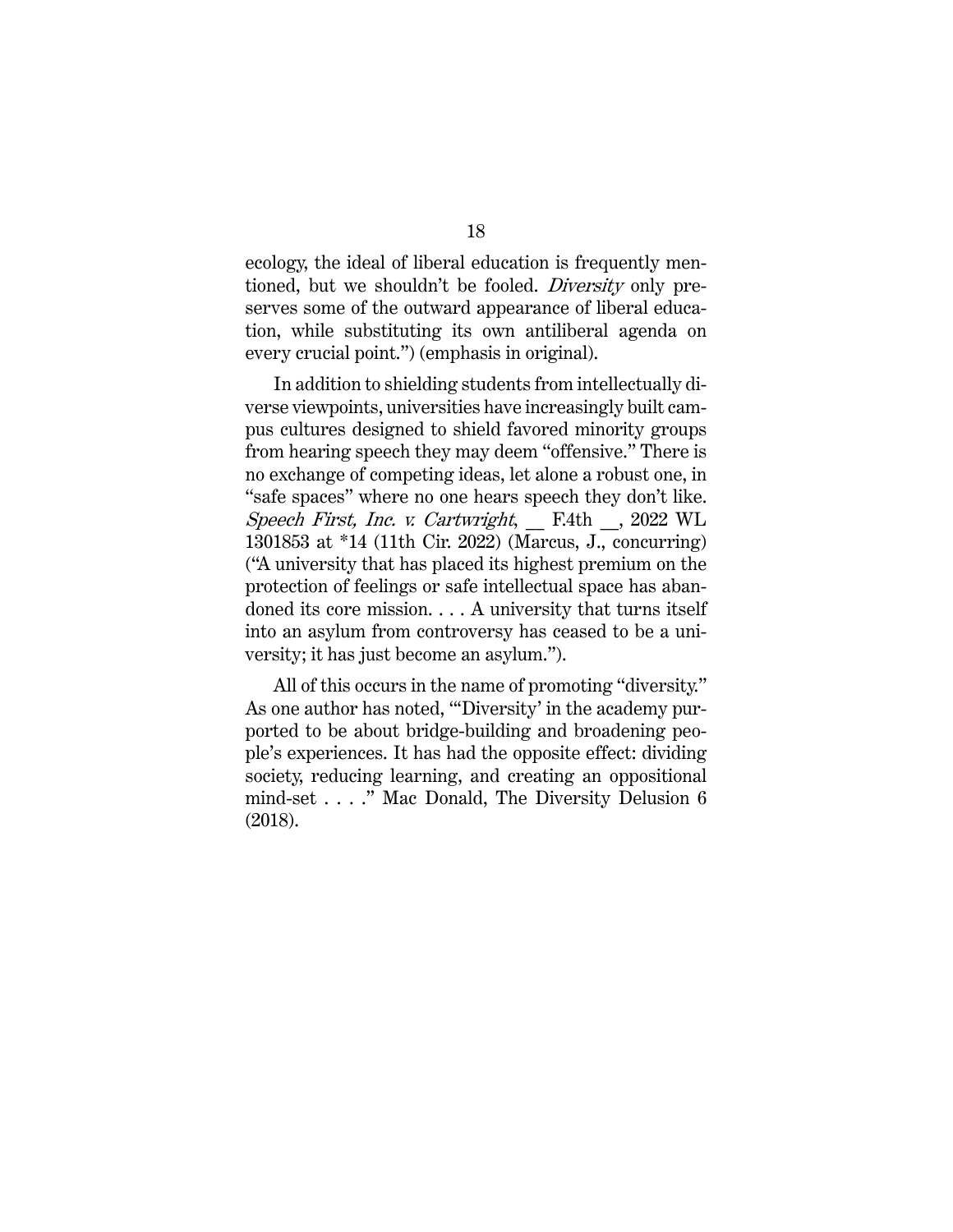### **1.** Prominent Harvard Insiders Are Speaking Out Against The Orthodoxy Of Thought Being Imposed In The Name Of "Diversity."

Lawrence Summers served as President of Harvard University from 2001 to 2006, and Summers has taught as a tenured professor at Harvard since 2011. Lawrence H. Summers, Curriculum Vitae, https://bit.ly/3rjAmcU. In a 2016 interview, Summers warned of a "creeping totalitarianism in terms of what kind of ideas are acceptable and debatable on college campuses." Duehren, Summers Decries 'Creeping Totalitarianism' at Colleges, Harvard Crimson (Jan. 21, 2016), https://bit.ly/3LYu22t.

Summers connected this orthodoxy to the paternalistic desire to shield students from messages that may make them uncomfortable: The Harvard Crimson reported that "Summers said he was worried the primary mission of the university—to seek truth and foster debate—may be imperiled by a preference for comfort and harmony on college campuses." *Id.*; see also Conversations with Bill Kristol, Larry Summers II Transcript, https://bit.ly/3JF44j0 ("if our leading academic institutions become places that prize comfort over truth, that prize the pursuit of mutual understanding over the pursuit of better and more accurate understanding, then a great deal will be lost"). Summers observed that "the weakness of administrators who have often had as their dominant instinct to placate rather than to educate has emboldened those who see their moment to establish a kind of orthodoxy." Id.; see also Wood, supra, at 229 ("It dawned on some that *diversity* might be an immensely useful idea: a positive-sounding and potentially popular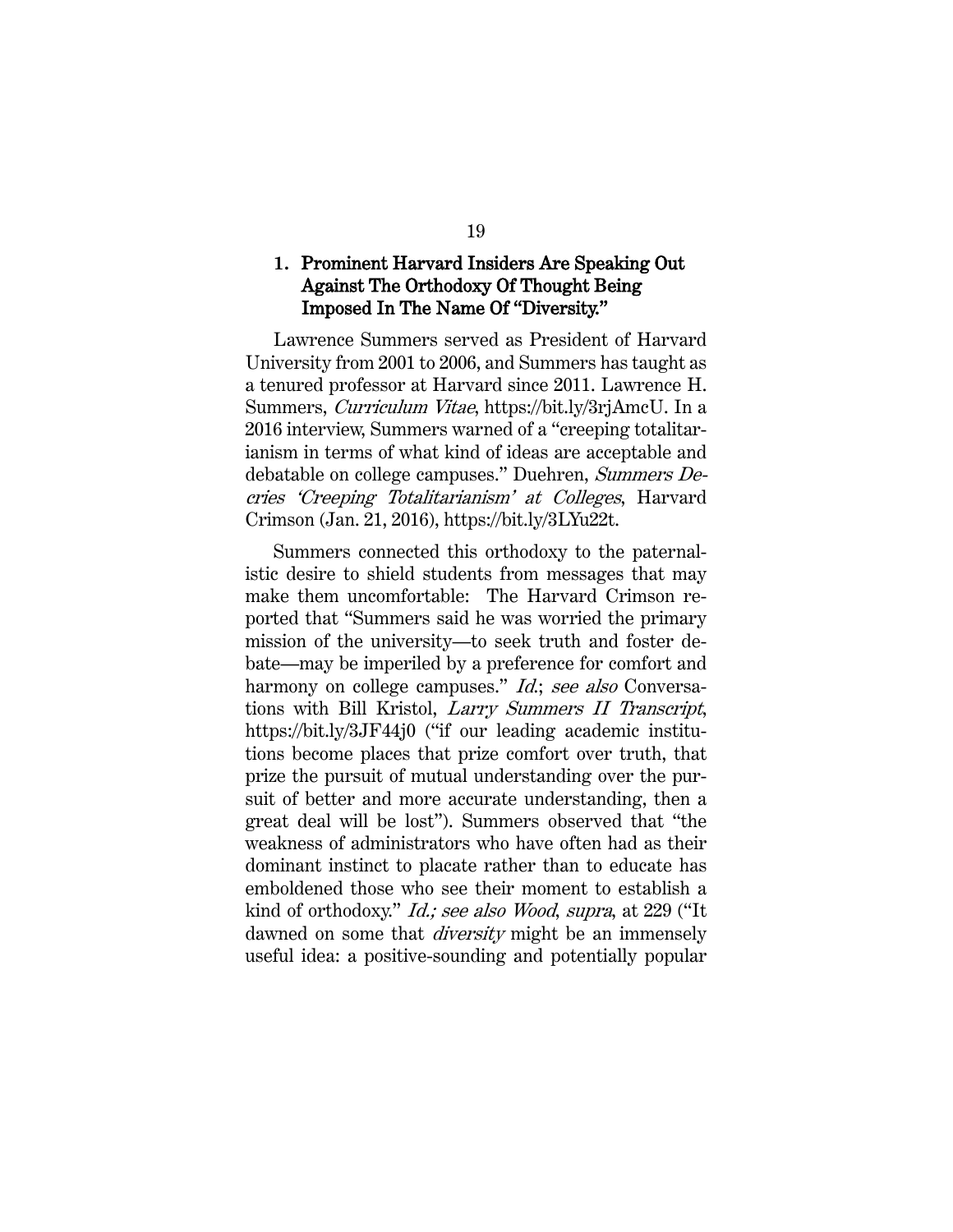rubric for advancing a political agenda that had so far proven highly unpopular with the American people as a whole.") (emphasis in original).

Summers repeated the same themes in early 2022: "Mr. Summers also noted that too often [American universities] 'pursue diversity' of various kinds but 'resist intellectual diversity, including conservative and non-coastal viewpoints.' In the name of 'comfort,' too many universities are 'creating a stifling orthodoxy that is in its own way as oppressive as McCarthyism." Hoffman, Summers Tells Sun He Worries Economic Policy Being Driven by 'Sentiment,' 'Politics', N.Y. Sun (March 4, 2022), https://bit.ly/3LY6vyS.<sup>7</sup>

Niall Ferguson was a prominent Harvard professor of history from 2004 to 2016. Niall Ferguson, *Curriculum Vi*tae, https://bit.ly/3rhjXG0. He recently echoed the warning that freedom of thought and speech on campus are no longer considered acceptable, since they are incompatible with the modern conception of "diversity":

Trigger warnings. Safe spaces. Preferred pronouns. Checked privileges. Microaggressions. Antiracism. All these terms are routinely deployed on campuses throughout the English-speaking world as part of a sustained campaign to impose

 $7$  This is incompatible with *Grutter's* expectation that preferences would "prepar[e] students for work and citizenship." 539 U.S. at 331; id. at 324 (noting that "Justice Powell emphasized that . . . the 'nation's future depends upon leaders trained through wide exposure' to the ideas and mores of diverse students") (cleaned up). Civic leaders must function in an environment that respects free speech.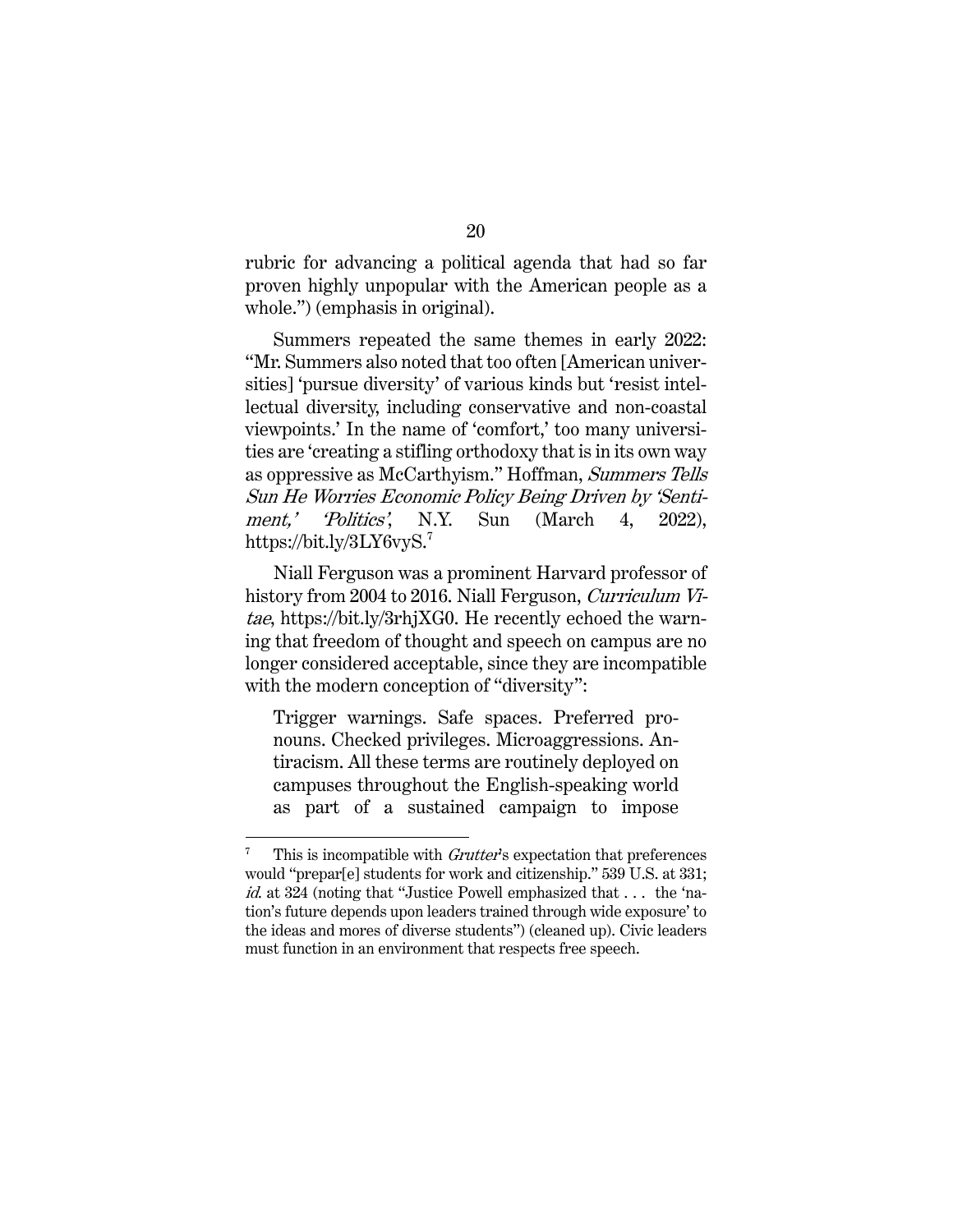ideological conformity in the name of diversity. As a result, it often feels as if there is less free speech and free thought in the American university today than in almost any other institution in the U.S.

To the historian's eyes, there is something unpleasantly familiar about the patterns of behavior that have, in a matter of a few years, become normal on many campuses. . . . Any student of the totalitarian regimes of the mid-20th century recognizes all this with astonishment. It turns out that it can happen in a free society, too, if institutions and individuals who claim to be liberal choose to behave in an entirely illiberal fashion.

Ferguson, I'm Helping To Start A New College Because Higher Ed Is Broken, Bloomberg Opinion (Nov. 8, 2021), https://bloom.bg/3jua4Av.<sup>8</sup> Cf. Cartwright, 2022 WL 1301853 at \*14 (Marcus, J., concurring) ("History provides us with ample warning of those times and places when colleges and universities have stopped pursuing truth and have instead turned themselves into cathedrals for the worship of certain dogma.").

<sup>&</sup>lt;sup>8</sup> Ferguson also warns that "people are behaving on major campuses like they live under an authoritarian regime. [¶] Nothing has surprised me more . . . in the last 30 years, than to discover that people can inform on their colleagues; they can participate in show trials; they can have people canceled in a regime that is apparently free and democratic. We voluntarily have started to behave as if we're in a totalitarian state on many, many American campuses. Everybody knows this, though not many people are willing to say it out loud." Martínez, Universalizing the life of the mind, The Pull Request (Dec. 8, 2021) (transcript of Ferguson interview), https://bit.ly/3EaGJoq.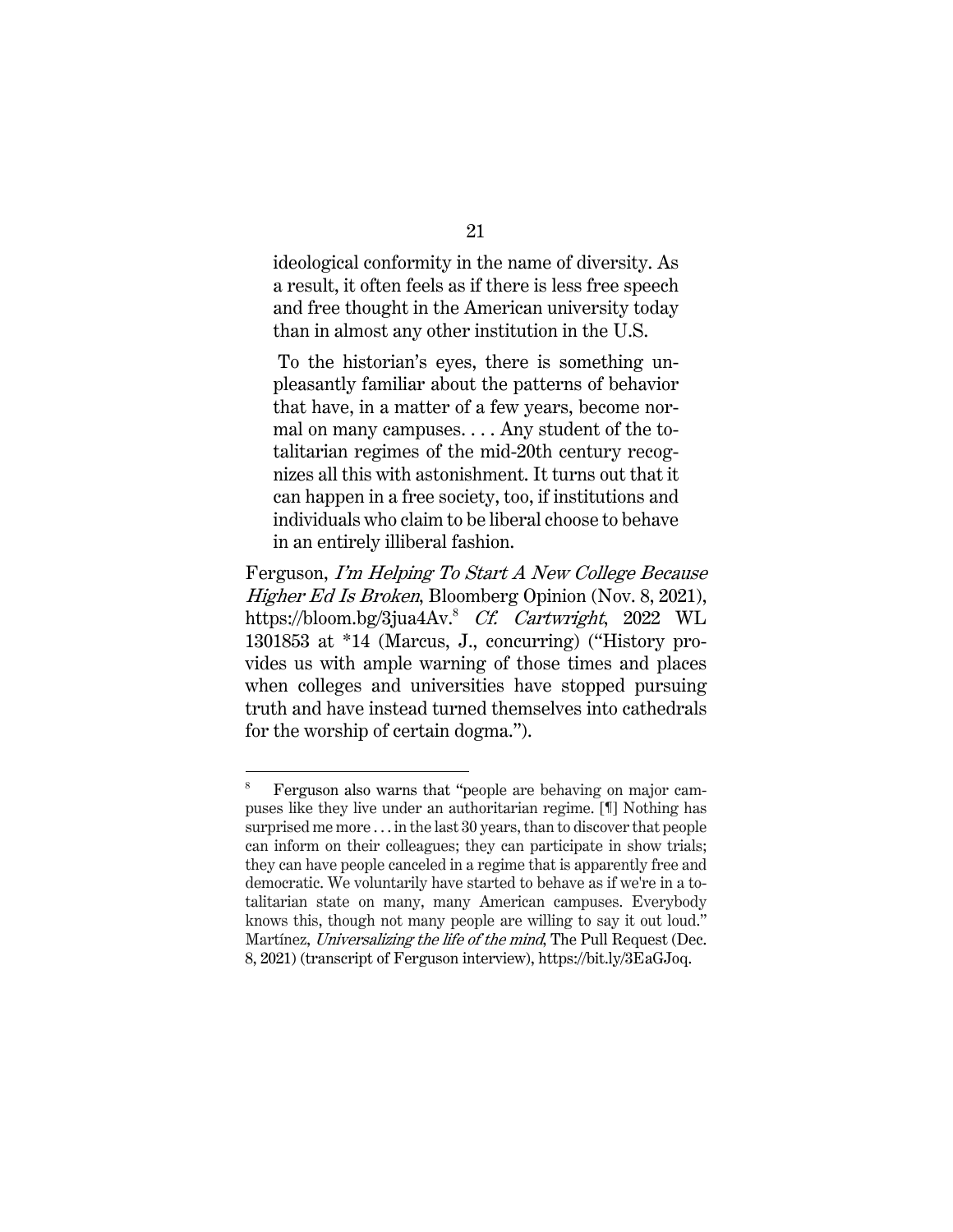Summers and Ferguson have recently joined a group of scholars spanning the ideological spectrum as founders of the University of Austin, a project established on the premise that American universities have abandoned the pursuit of truth. Kanelos, We Can't Wait for Universities to Fix Themselves. So We're Starting a New One, Common Sense (Nov. 8, 2021), https://bit.ly/3O6WbWV; Univ. of Austin, Board of Advisors, https://bit.ly/3juH4Zh (listing Summers); Univ. of Austin, Founding Trustees, https://bit.ly/3v85jC6 (listing Ferguson).

The university president's founding announcement proclaims that "illiberalism has become a pervasive feature of campus life," where undergraduates censor themselves and "faculty are being treated like thought criminals." Kanelos, *supra*. And it asks: "If [universities] are not open and pluralistic, if they chill speech and ostracize those with unpopular viewpoints, if they lead scholars to avoid entire topics out of fear, if they prioritize emotional comfort over the often-uncomfortable pursuit of truth, who will be left to model the discourse necessary to sustain liberty in a self-governing society?" Id.

**2.** Survey Data Show That College Students Censor Themselves Rather Than Dissent From Orthodoxy And That Increasing Numbers Of Students Will Participate In Censoring Others' Speech.

Ample evidence supports the conclusion that free speech is under attack on American campuses.

"Each year, college students, professors, and lecturers gather in classrooms across America . . . to examine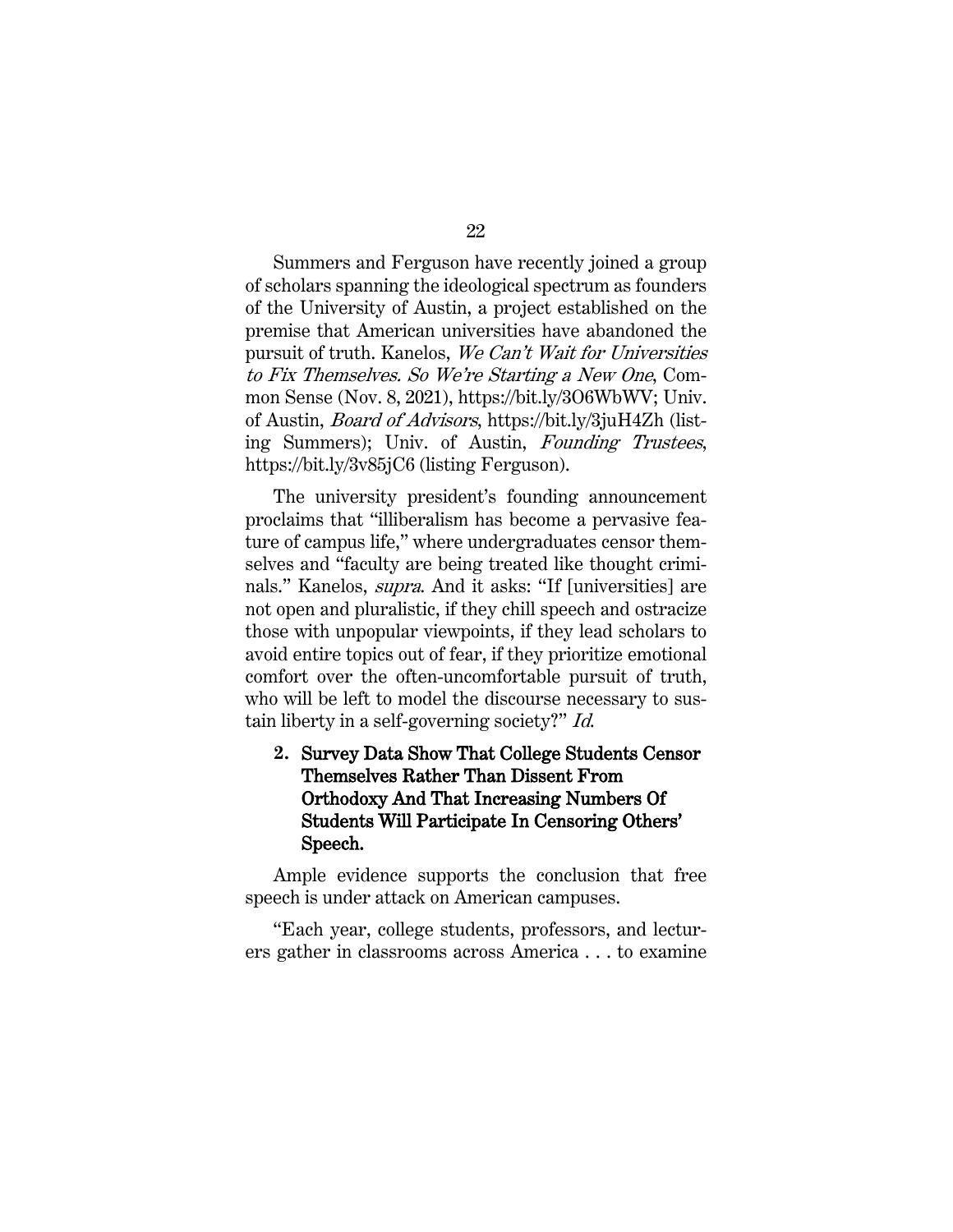the most pressing issues facing society, such as the state of race relations in America or the freedoms of religion and association. Yet free and open discussion of these issues is not always possible. Administrators and student governments routinely punish dissenting students . . . ." College Pulse, et al., 2020 College Free Speech Rankings: What's the Climate for Free Speech on America's College Campuses? 1, https://bit.ly/3m0H5ps. A 2019 Knight Foundation study found that 68% of college students "say their campus climate precludes students from expressing their true opinions because their classmates might find them offensive." See Knight Foundation, College Students Support the First Amendment, but Some Favor Diversity and Inclusion Over Protecting the Extremes of Free Speech (May 13, 2019), kng.ht/31Qsz8w.

A 2021 survey of more than 37,000 undergraduate students at 159 undergraduate schools revealed a number of "ominous" findings. College Pulse, et al., 2021 College Free Speech Rankings: What's the Climate for Free Speech on America's College Campuses? 1, 16, https://reports.collegepulse.com/college-free-speech-rankings-2021 ("College Pulse Rankings"). In particular:

More than 80% of students "reported some amount of self-censorship" such that "they could not express their opinion on campus because of how students, a professor, or the administration would respond." College Pulse Rankings 10. More than 20% self-censored "very often" or "fairly often." Id.

• When it comes to students' tactics for responding to campus speakers with whom they disagree, a shocking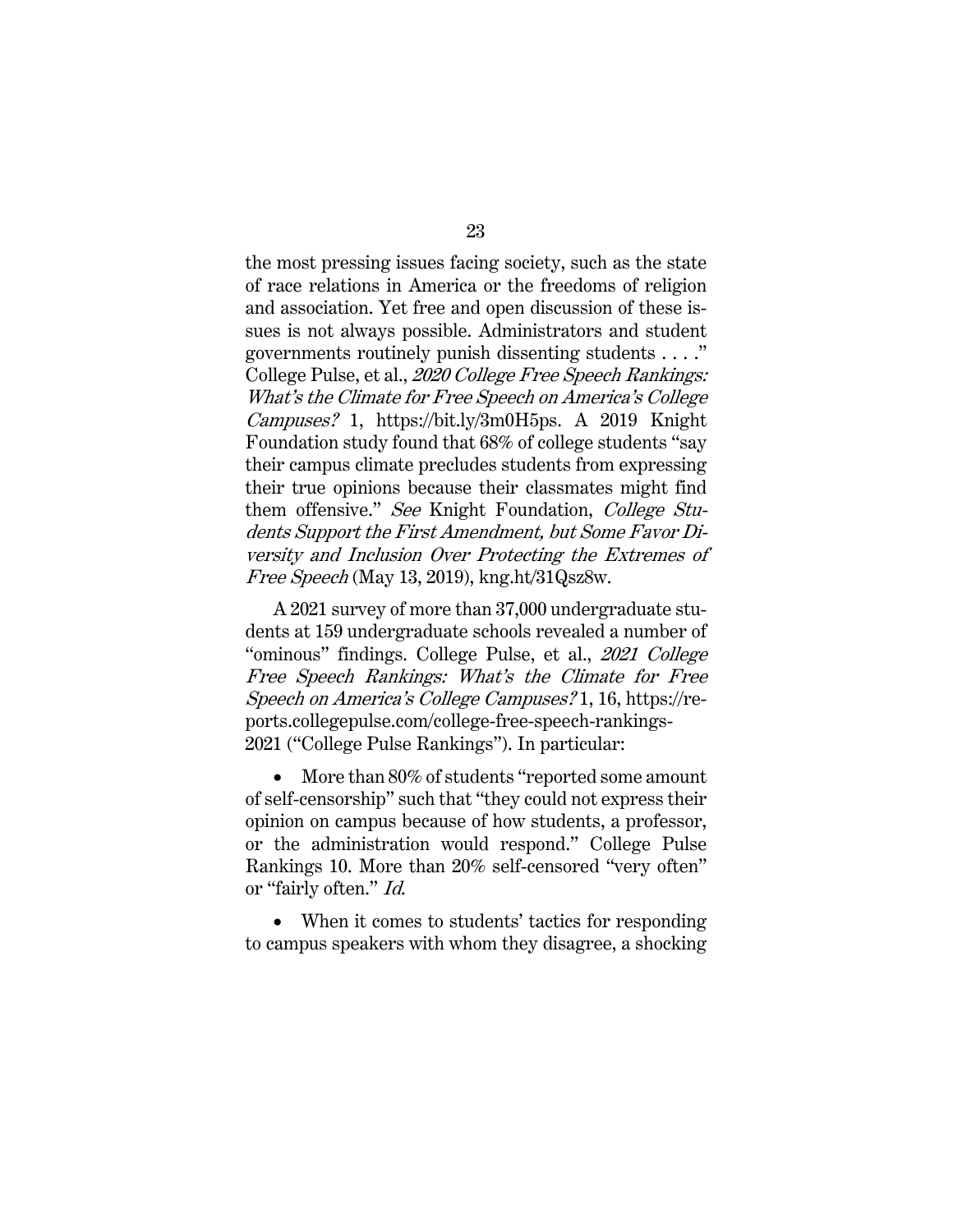23% said that "using violence" was acceptable to some degree. Id. 21. "Shouting down" the offending speaker was considered acceptable to some degree by a remarkable 66% of respondents. Id. A large group of Yale Law School students recently provided a concrete example; they issued threats of violence in the course of shouting down a Federalist Society panel event designed, ironically, to demonstrate that ideologically diverse speakers can agree on the virtue of free speech.<sup>9</sup>

• "Racial inequality" led all other topics as the most difficult subject to discuss on campus, with more than 50% of respondents reporting it was difficult to "to have an open and honest conversation" in this environment. Id. 12.

Heterodox Academy, a nonpartisan, non-profit entity, has conducted annual surveys since 2019 that reach similar conclusions. See Stiksma, Understanding the Campus Expression Climate: Fall 2019, Heterodox Academy 2020, https://bit.ly/3vfHtEu (surveying 1,580 students on "how reluctant (versus comfortable) they felt in the classroom

<sup>9</sup> One of the panelists (Kristen Waggoner) works at the Alliance Defending Freedom, but the Yale student censors objected to that group's positions on gay and transgender rights. Thiessen, Opinion, Free speech gets tossed at Yale Law School, Wash. Post (March 24, 2022) ("As soon as Yale law professor Kate Stith began to introduce Waggoner, a group of students rose and began to shout her down, heckle her, with several reportedly holding up their middle fingers."); Sibarium, Hundreds of Yale Law Students Disrupt Bipartisan Free Speech Event, Wash. Free Beacon (March 16, 2020) ("As they stood up, the protesters began to antagonize members of the Federalist So $ciety \ldots$  One protester told a member of the conservative group she would 'literally fight you, bitch.'").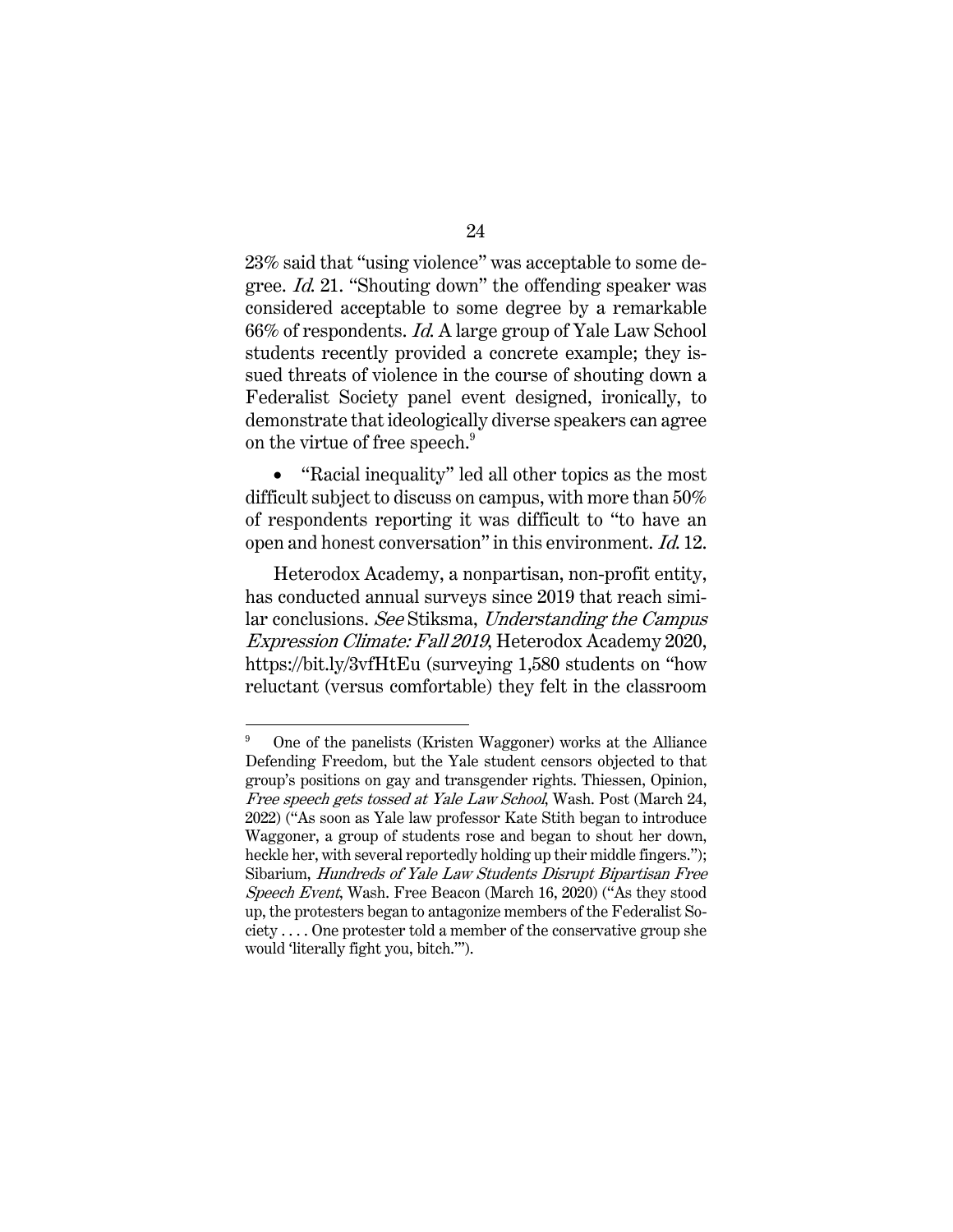giving their opinions on politics, race," and other topics) (Heterodox 2019 Report); Stiksma, Understanding the Campus Expression Climate: Fall 2020, Heterodox Academy 2021, https://bit.ly/37HXn2z (surveying 1,311 students on their reluctance to speak about controversial topics); Zhou, Stiksma, & Zhou, Understanding the Campus Expression Climate: Fall 2021, Heterodox Academy 2022, https://bit.ly/3rlzhBw (surveying 1,495 college students on comfort expressing their views on controversial subjects) (Heterodox 2021 Report).

In the 2019 Heterodox survey, 55% of respondents "agreed that the climate on their campus prevents students from saying things they believe." Heterodox 2019 Report, 4. By 2021, that number had grown to 63%. Heterodox 2021 Report, 3.

And in 2020, the Knight Foundation published the results of a Gallup survey of 3,000 undergraduate students regarding their views on free speech and "diversity" as values. Knight Foundation, The First Amendment on Campus 2020 Report: College Students' Views of Free Expression 16, https://kng.ht/3slaigj. The findings revealed the troubling extent to which students believe campus "diversity" and free speech are conflicting goals: "Twenty-seven percent believe diversity and inclusion 'frequently' come into conflict with free speech rights. Forty-nine percent say such conflict happens 'occasionally.'" Id. at 16.

In short, these studies confirm that reality does not fit the theory underlying Bakke and Grutter.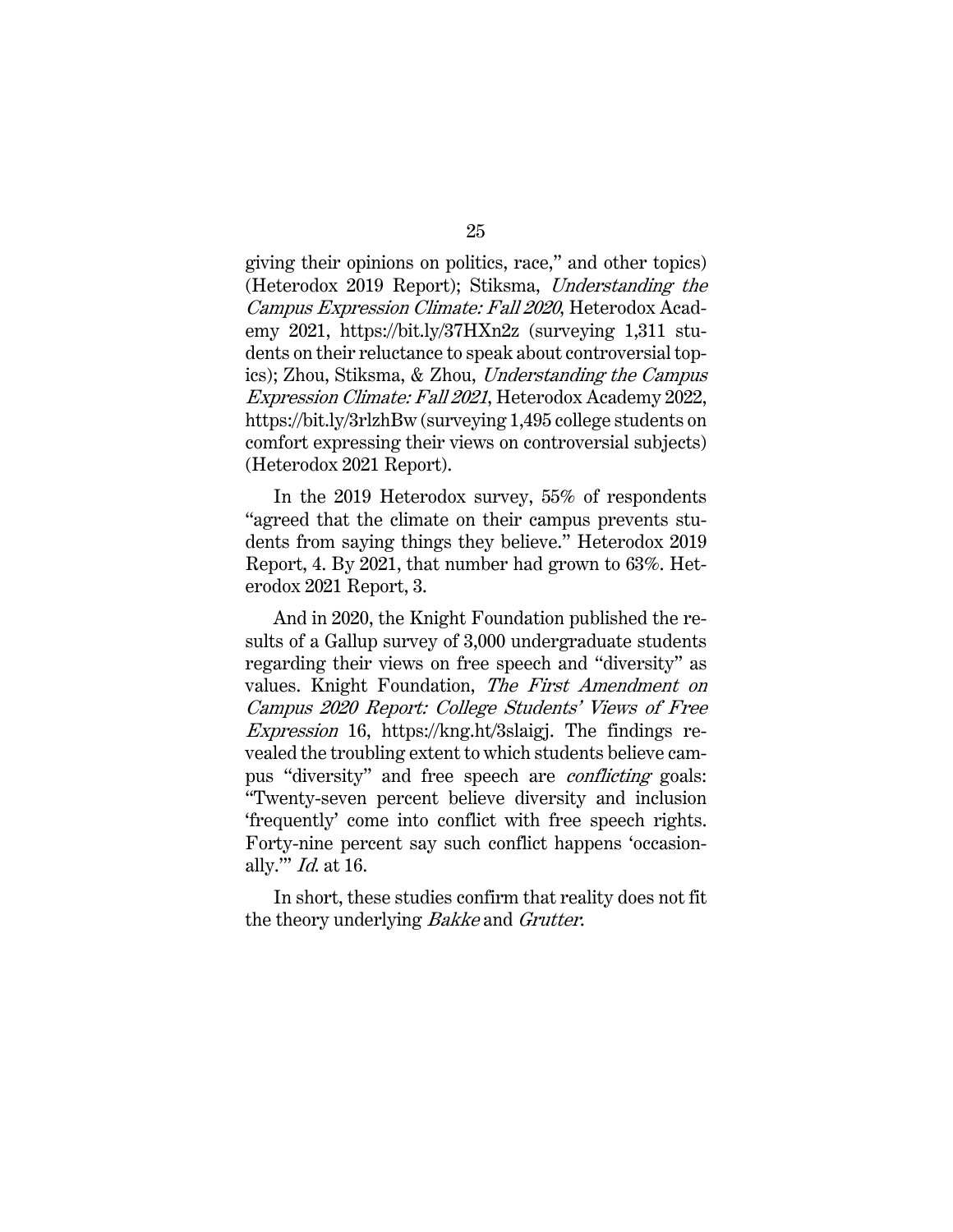### **3.** High-Profile Examples Demonstrate How The Diversity Orthodoxy Is Enforced.

We could exhaust our word limit by recounting anecdotes where speech is punished on campus. Instead, we will limit our examples to two incidents demonstrating what happens to those who speak about the subject of these very cases: racial preferences.

Georgetown Law. In March 2021, Georgetown University Law Center adjunct professor Sandra Sellers was fired after a video of a conversation with a colleague was posted on Twitter. Miller & Lapin, Georgetown Law professor caught complaining about black students on Zoom: video, N.Y. Post (March 11, 2021), https://bit.ly/3uvZrU5. The video captured Sellers, an apparent *supporter* of racial preferences, lamenting that "I end up having this angst every semester that a lot of my lower ones [students] are blacks. Happens almost every semester. . . . It's some really good ones, but there are usually some that are just plain at the bottom. It drives me crazy." Id. Georgetown's dean Bill Treanor issued a statement apologizing, announcing grants for faculty to develop more curricula "addressing racial justice," and reaffirming his "administration's commitment to diversity." Treanor, A Message to the Georgetown Law Community, Georgetown Law (updated March 21, 2021), https://bitly.com/.

In addition to firing Sellers, dean Treanor placed adjunct professor David Batson – who said nothing in the original video, but appeared to "nod in agreement" – on administrative leave. Miller & Lapin, supra. Batson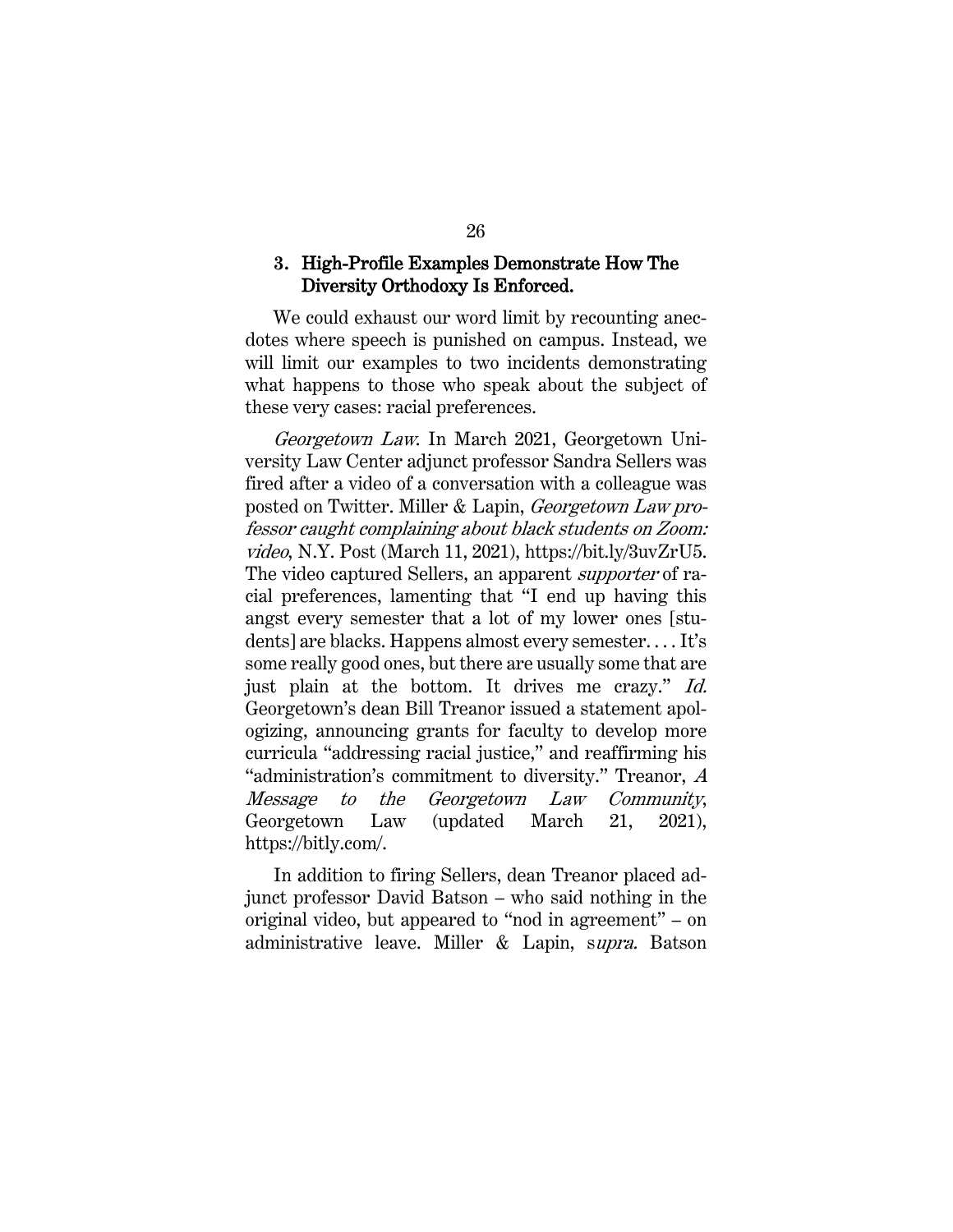submitted a letter of resignation the next day. A second video, released after Sellers' firing and Batson's resignation, showed Batson acknowledging and trying to sort out his "own perceptions" and "unconscious biases" about students. Shibley, One Georgetown Law professor fired, one resigns after conversation about black students' academic performance accidentally recorded, FIRE (March 18, 2021), https://bit.ly/3O5SiBL. This sort of open and honest discussion should be encouraged (or at least tolerated) by advocates of diversity and academic freedom. And yet Batson was branded a racist and immediately canceled.

MIT. In October 2021, the Massachusetts Institute of Technology rescinded an invitation to University of Chicago geophysics professor Dorian Abbot, who had been scheduled to deliver an honorary lecture on advances in climate science. Mounk, Why the Latest Campus Cancellation Is Different, The Atlantic (Oct. 10, 2021), https://bit.ly/3O8C7n0. What was Professor Abbot's sin? Campus activists (and a swarm of Twitter users) objected that Abbot had expressed views against racial preferences in university hiring. Powell, *M.I.T.'s Choice of Lec*turer Ignited Criticism. So Did Its Decision to Cancel., N.Y. Times (Oct. 20, 2021), https://nyti.ms/3uxxI5x.

Specifically, in an op-ed published in Newsweek, Professor Abbot argued that universities should adopt a "Merit, Fairness, and Equality" framework where "applicants are treated as individuals and evaluated through a rigorous and unbiased process based on their merit and qualifications alone." Abbot & Marinovic, Opinion, The Diversity Problem on Campus, Newsweek (Aug 12, 2021), https://bit.ly/3juB5Ur. He proposed that universities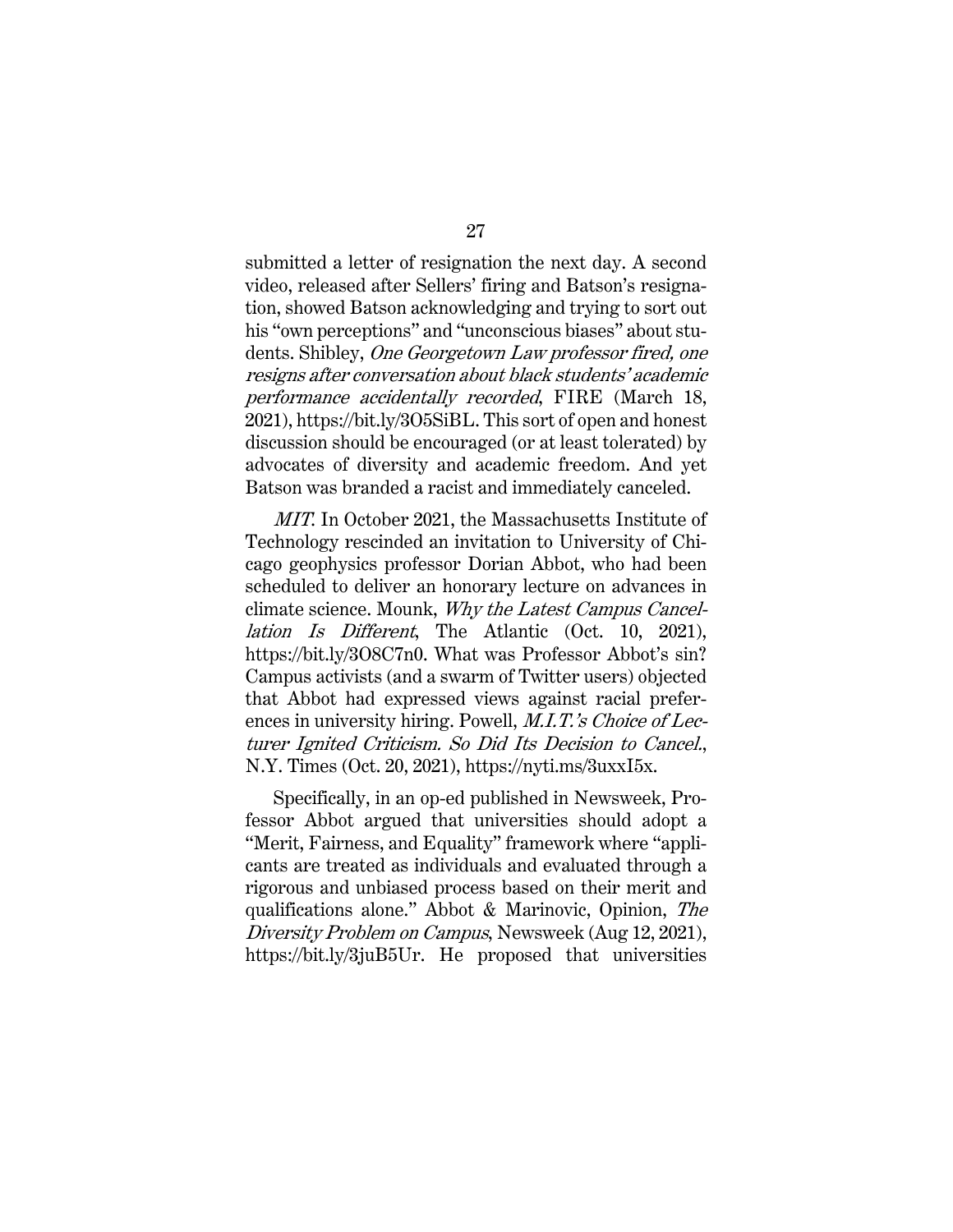"invest[] in education projects in neighborhoods where public education is failing to help children from those areas compete," which "would be evidence-based and nonideological, testing a variety of different options such as increased public school funding, charter schools and voucher programs." Id. For voicing this heresy, Professor Abbot was shunned and sent packing.

It is worth noting that both Georgetown and MIT have formal policies claiming to protect free speech and promote the open exchange of ideas. Georgetown Univ. Faculty Handbook § IV(L),  $Pol'v$  on Speech and Expression (approved June 8, 2017) ("It is not the proper role of a university to insulate individuals from ideas and opinions they find unwelcome, disagreeable, or even deeply offensive. Deliberation or debate may not be suppressed because the ideas put forth are thought by some or even by most members of the University community to be offensive, unwise, immoral, or ill conceived."); Mass. Inst. of Tech., Policies & Procedures § 9.1 ("In an academic community, the free and open exchange of ideas and viewpoints reflected in the concept of academic freedom may sometimes prove disturbing or offensive to some. The examination and challenging of assumptions, beliefs or opinions is, however, intrinsic to the rigorous education that MIT strives to provide.").

But these lofty-sounding policies go out the window when someone engages in speech that violates the unwritten, de facto speech code. It is no wonder that self-censorship follows in the wake of such incidents.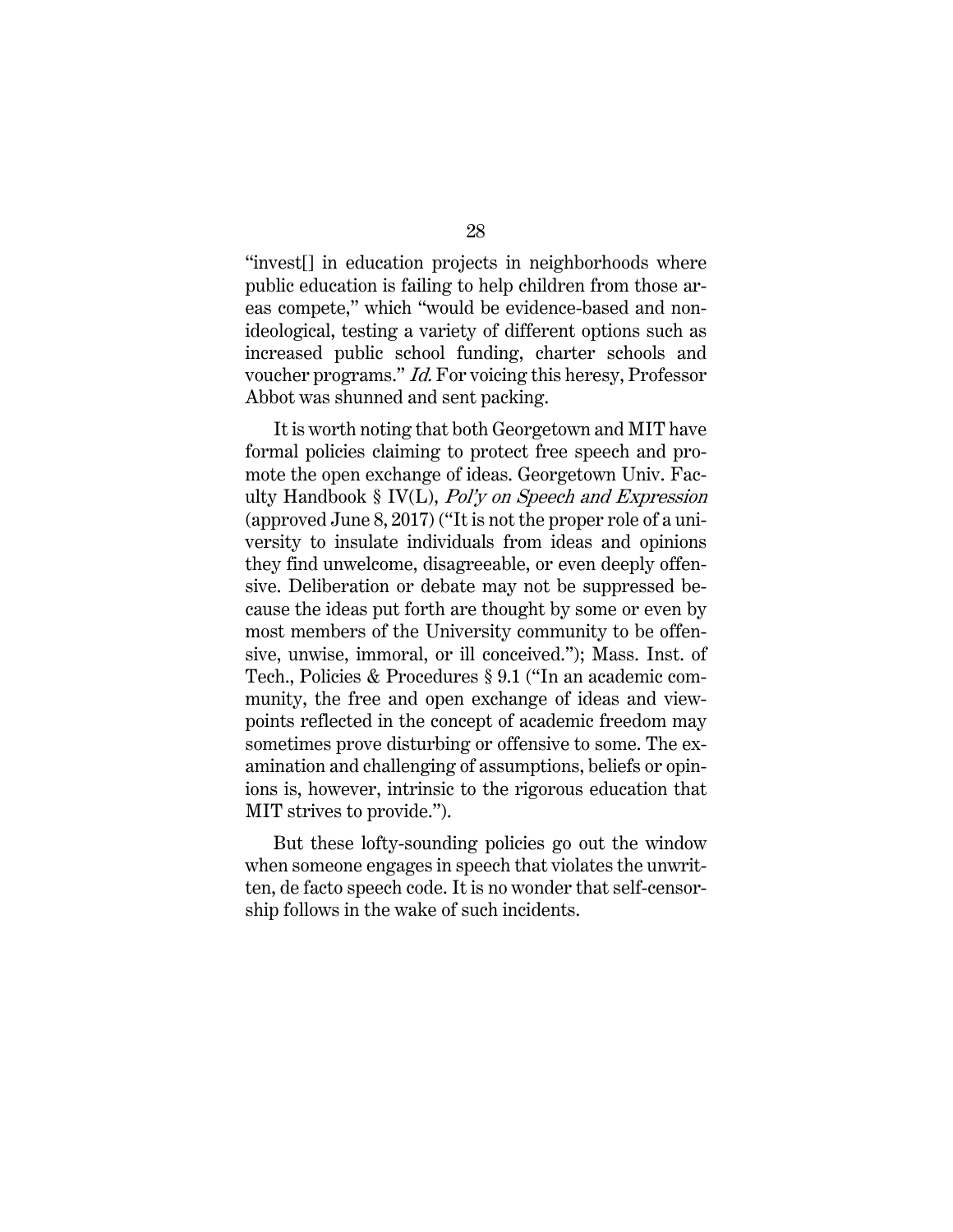#### B. Many Universities Enforce Conformity Of Thought Through Formal Policies.

University administrators also enforce the governing orthodoxy through formal speech restrictions:

 Speech Codes. "Speech codes – university regulations prohibiting expression that would be constitutionally protected in society at large – gained popularity with college administrators in the 1980s and 1990s." Foundation for Individual Rights in Education (FIRE), Spotlight on Speech Codes 2019 10, bit.ly/2GAyfKJ. By adopting vague bans on "harassment" and "bias" that cover protected speech, universities shield students from the robust exchange of ideas on the ostensible premise that some ideas make them too uncomfortable to hear – all with the predictable result of more self-censorship. See, e.g., Sacks & Thiel at 167 (Stanford speech code's "real purpose was not to protect students from racial fights, but rather to seal the door, once and for all, on any disruptive voices"); Cartwright, 2022 WL 1192438 at \*8 (given breadth of speech code, "a reasonable student could fear that his speech would get him crossways with the University, and that he'd be better off just keeping his mouth shut"); id. at \*10 ("No reasonable college student wants to run the risk of being accused of 'offensive,' 'hostile,' 'negative,' or 'harmful' conduct – let alone 'hate or bias.'").

While some speech codes have been struck down as unlawful, e.g., Doe v. Univ. of Michigan, 721 F. Supp. 852 (E.D. Mich. 1989); UWM Post, Inc. v. Bd. of Regents of Univ. of Wis. Sys., 774 F. Supp. 1163 (E.D. Wis. 1991); Bair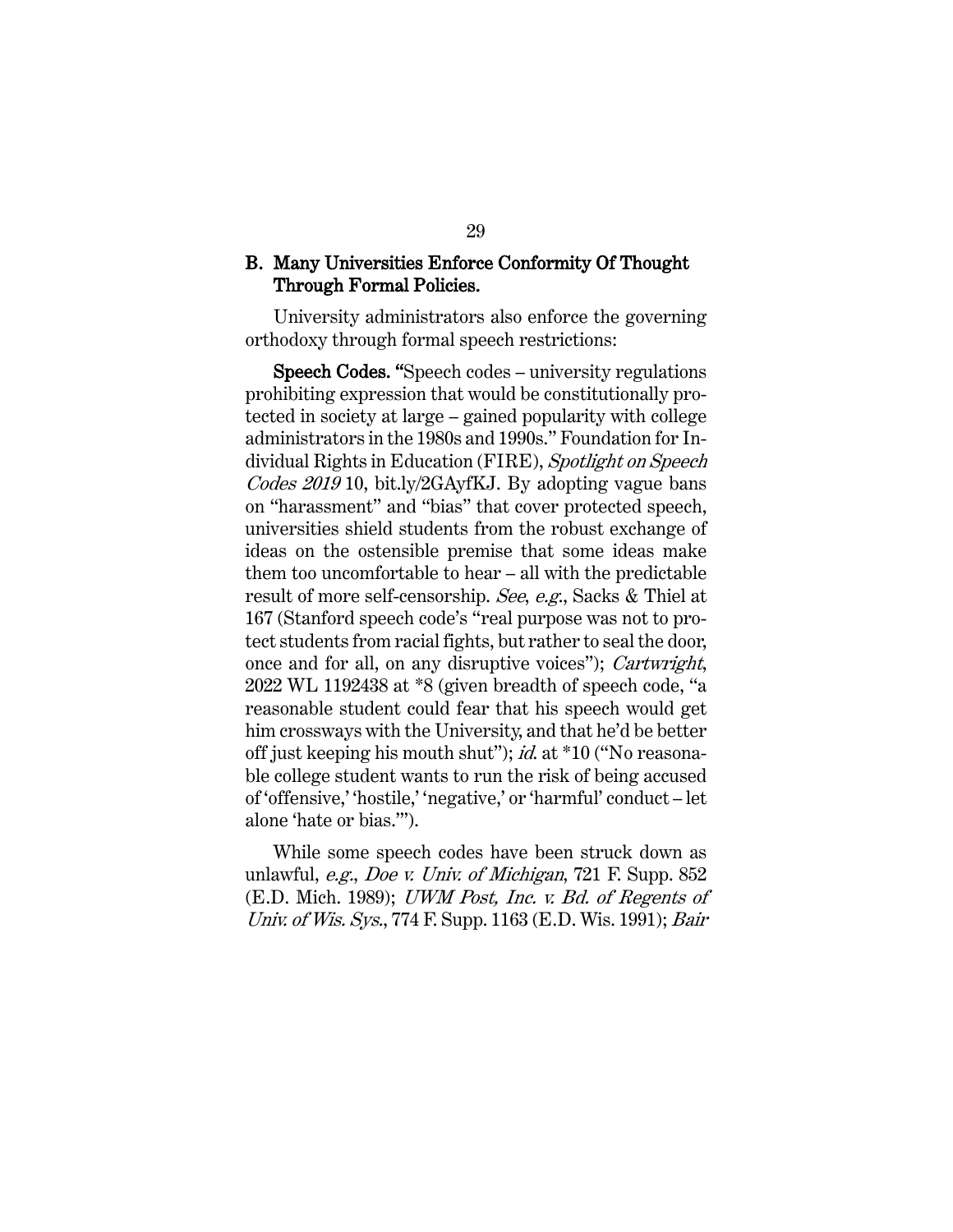v. Shippensburg Univ., 280 F. Supp. 2d 357 (M.D. Pa. 2003), universities persist.

Speech First recently sued the University of Texas at Austin. See Speech First, Inc., v. Fenves, 979 F.3d 319 (5th Cir. 2020). The university maintained multiple speech codes: (1) it banned "verbal harassment" which extended to "offensive" speech, including "insults, epithets, ridicule, [and] personal attacks" "based on the victim's ... personal characteristics, or group membership, including … ideology, political views, or political affiliation"; and (2) it maintained a residence hall manual that proscribed yet another version of "harassment," which it defined as including "racism, sexism, heterosexism, cissexism, ageism, ableism, and any other force that seeks to suppress another individual or group of individuals." 979 F.3d at 323, 324. The University threatened to investigate and discipline students who violated these policies.

The Fifth Circuit concluded that, while the University "purport[ed] to invoke free speech, [its rules] qualify protected speech and fail to cabin the terms 'harassment,' 'intimidation,' 'rude[eness],' 'incivility,' and 'bias.' It is likely that the University's policies arguably proscribe speech of the sort that Speech First's members intend to make." Id. at 333, 334.

 Bias Reporting Systems. Universities across the country are increasingly suppressing speech through the use of bias reporting systems, which typically involve "bias response teams" charged with documenting, investigating, and punishing students who engage in "bias." Speech First recently issued a report on bias reporting programs. Speech First, Free Speech in the Crosshairs: Bias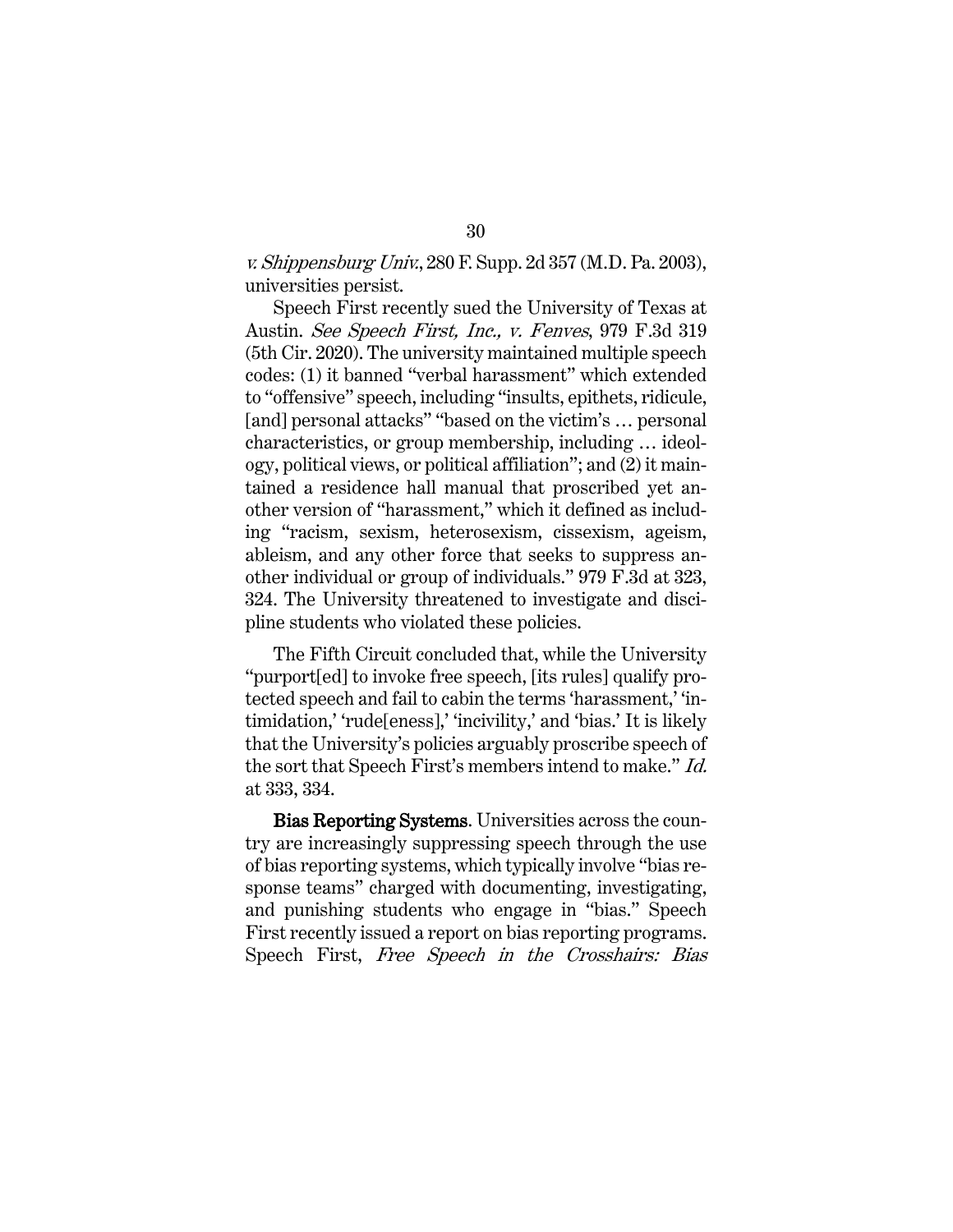Reporting on College Campuses (2022), https://bit.ly/3LPSlA4 (Speech First Report). Speech First evaluated 821 higher education institutions and found that 56% have bias reporting systems (including Harvard and UNC). *Id.* at 3, 16–17. Many of the most aggressive programs are housed in university "Diversity, Equity, and Inclusion" offices. Id. at 3.

Typically, bias reporting systems "invite students and faculty to report speech that is 'biased' on the basis of some protected characteristic, such as race, religion, sex, sexual orientation, [and] gender identity/expression." Id. at 5. Most definitions are so broad that they cover political speech. Id. at 6 (vague and broad definitions are "difficult for students to interpret and easy for administrators to employ at their discretion"). "Bias" is almost always in the eyes of the beholder. As one university's bias response team put it, "the most important indication of bias is your own feelings." Kay, University Sued Over Constitutionality of Bias Response Team, Michigan Daily (May 8, 2018), bit.ly/2WCFE5i. See also Fenves, 979 F.3d at 325–26, 338. In most cases, the accuser can choose to remain anonymous. Speech First Report at 5.

Bias response programs usually claim that their goal is to foster "'a safe and inclusive environment' by providing 'advocacy and support to anyone on campus who has experienced, or been a witness of, an incident of bias or discrimination.'" Snyder & Khalid, The Rise of "Bias Response Teams" on Campus, The New Republic (Mar. 30, 2016), bit.ly/1SaAiDB. But in reality, these programs "intimidate and silence students whose viewpoints do not conform to the dominant social, political, and cultural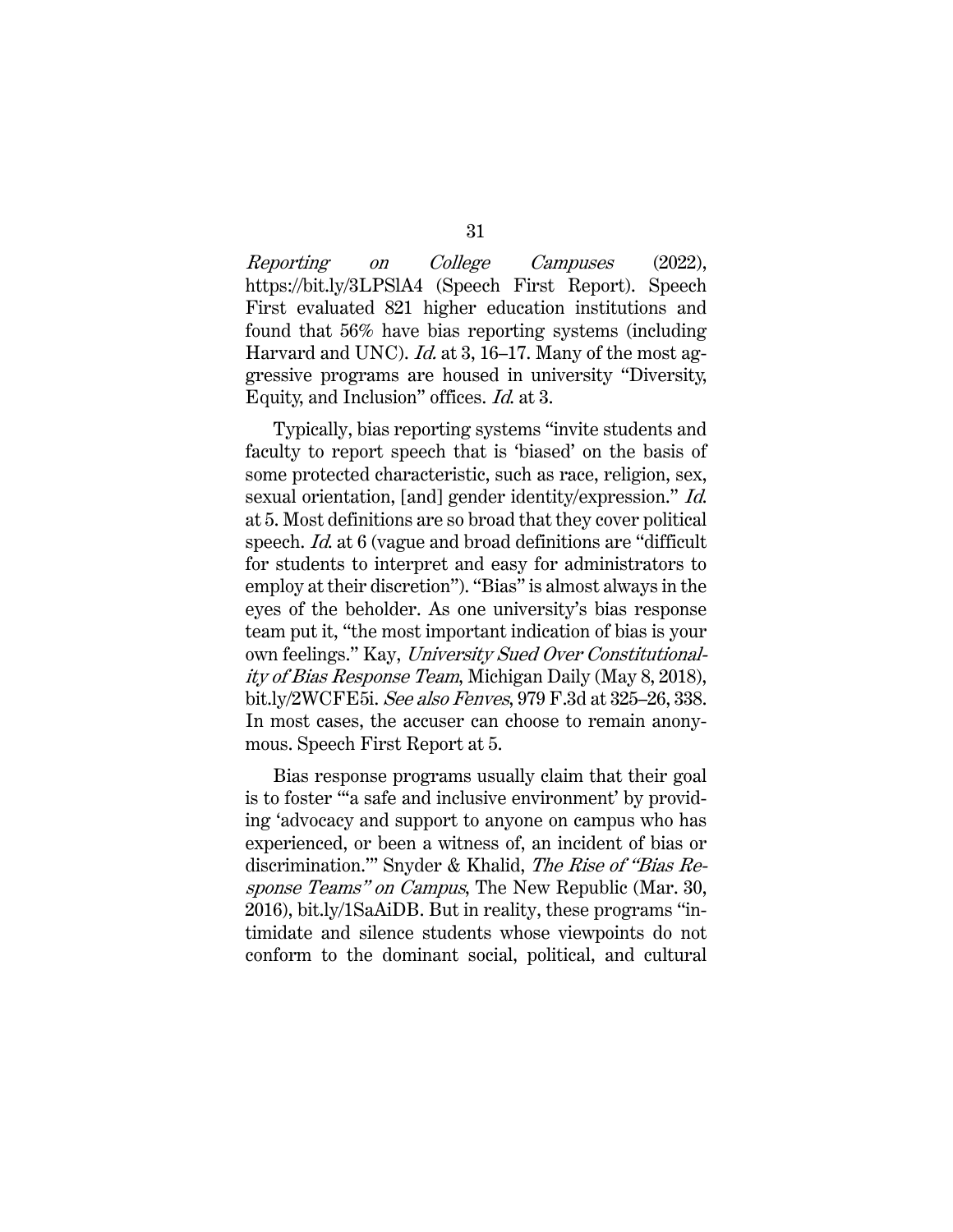narratives on campus. Speech First Report at 6; see also FIRE, Bias Response Team Report 2017 28, bit.ly/2UPmibW (FIRE Report) (programs lead to "a surveillance state on campus where students and faculty must guard their every utterance for fear of being reported to and investigated by the administration").

Speech First has been on the forefront of challenging these programs through litigation, bringing six lawsuits against bias response programs at the University of Michigan, University of Texas at Austin, University of Illinois at Urbana-Champaign, Iowa State University, University of Central Florida, and Virginia Tech. In the University of Michigan case, Speech First, Inc. v. Schlissel, 939 F.3d 756, 762 (6th Cir. 2019), the team would collect complaints, investigate the "bias incidents," summon investigated students for meetings to discuss the complaints, and refer the alleged offenders to the University for punishment. Id. at 762, 765. The Sixth Circuit recognized that the bias response team's authority "objectively chill[s] speech." Id. at 764.

Free Speech Zones. Some colleges restrict speech by corralling certain students into "free speech zones" – designated areas for expressive activity. See Foundation for Individual Rights in Education (FIRE), Free Speech Zones, https://www.thefire.org/issues/free-speech-zones/. In conjunction with these policies, campuses often limit expressive activity to certain times of the day and may require students to obtain a permit before exercising their speech rights. See id. The Court recently considered a case arising out of such a free speech zone, Uzuegbunam v. Preczewski, 141 S. Ct. 792 (2021); see also Univ. of